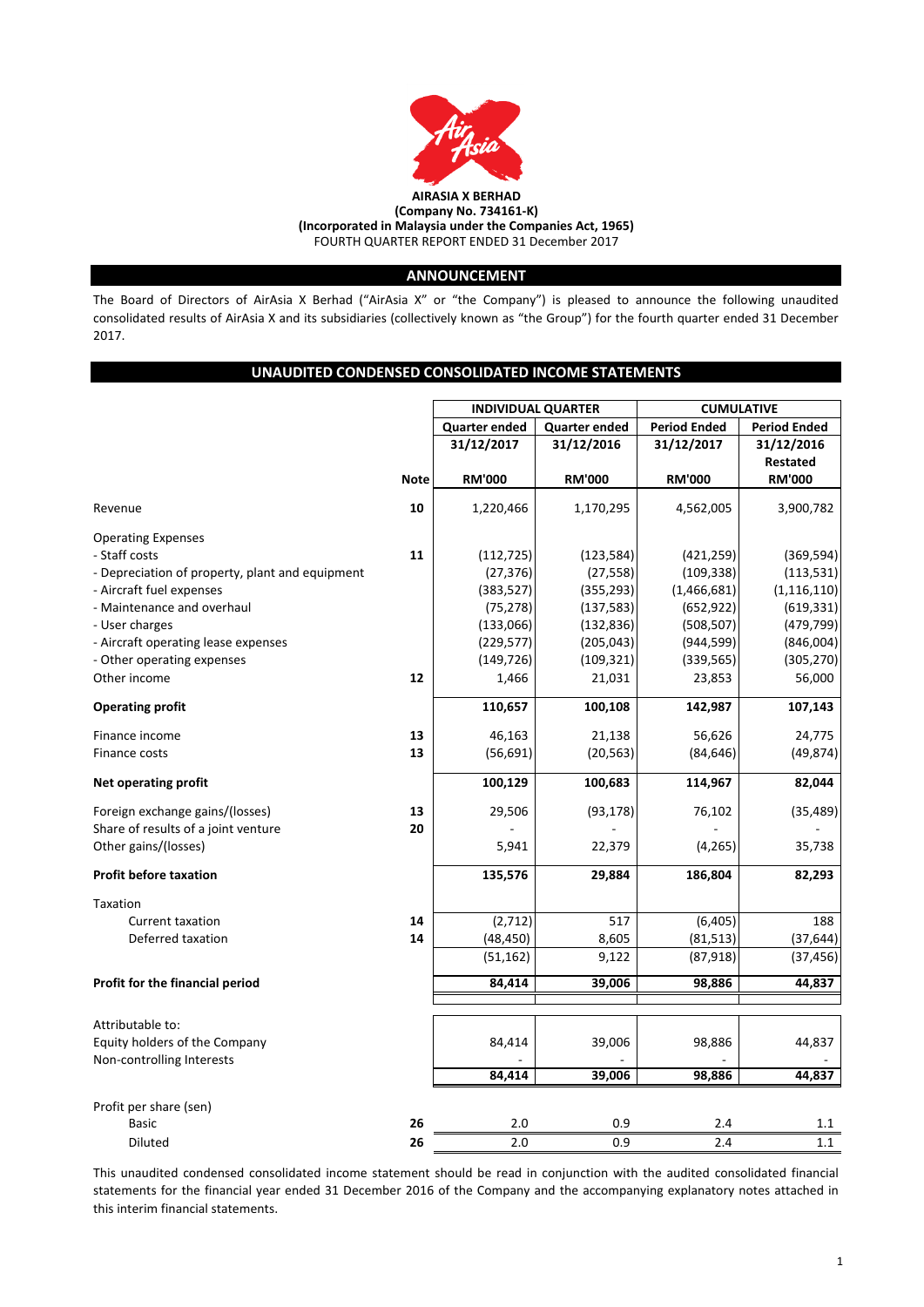

#### **AIRASIA X BERHAD (Company No. 734161-K) (Incorporated in Malaysia under the Companies Act, 1965)** FOURTH QUARTER REPORT ENDED 31 December 2017

# **UNAUDITED CONDENSED CONSOLIDATED STATEMENTS OF COMPREHENSIVE INCOME**

|                                                |             |                      | <b>INDIVIDUAL QUARTER</b> | <b>CUMULATIVE</b>   |                     |  |
|------------------------------------------------|-------------|----------------------|---------------------------|---------------------|---------------------|--|
|                                                |             | <b>Quarter ended</b> | <b>Quarter ended</b>      | <b>Period Ended</b> | <b>Period Ended</b> |  |
|                                                |             | 31/12/2017           | 31/12/2016                | 31/12/2017          | 31/12/2016          |  |
|                                                |             |                      |                           |                     | Restated            |  |
|                                                | <b>Note</b> | <b>RM'000</b>        | <b>RM'000</b>             | <b>RM'000</b>       | <b>RM'000</b>       |  |
| Profit for the financial period                |             | 84,414               | 39,006                    | 98,886              | 44,837              |  |
| Other comprehensive (loss)/income              |             |                      |                           |                     |                     |  |
| Cash flow hedges                               |             | (28, 671)            | 78,806                    | (107, 377)          | 214,212             |  |
| Foreign currency translation differences       |             | (72)                 | 38                        | (17)                | 68                  |  |
| Total comprehensive income/(loss)              |             |                      |                           |                     |                     |  |
| for the financial period                       |             | 55,671               | 117,850                   | (8,508)             | 259,117             |  |
|                                                |             |                      |                           |                     |                     |  |
| Total comprehensive income/(loss) attributable |             |                      |                           |                     |                     |  |
| To equity holder of the company                |             | 55,671               | 117,850                   | (8,508)             | 259,117             |  |
| Non-controlling interest                       |             |                      |                           |                     |                     |  |
| Total comprehensive income/(loss)              |             |                      |                           |                     |                     |  |
| for the financial period                       |             | 55,671               | 117,850                   | (8,508)             | 259,117             |  |
|                                                |             |                      |                           |                     |                     |  |

This unaudited condensed consolidated income statement should be read in conjunction with the audited consolidated financial statements for the financial year ended 31 December 2016 of the Company and the accompanying explanatory notes attached in this interim financial statements.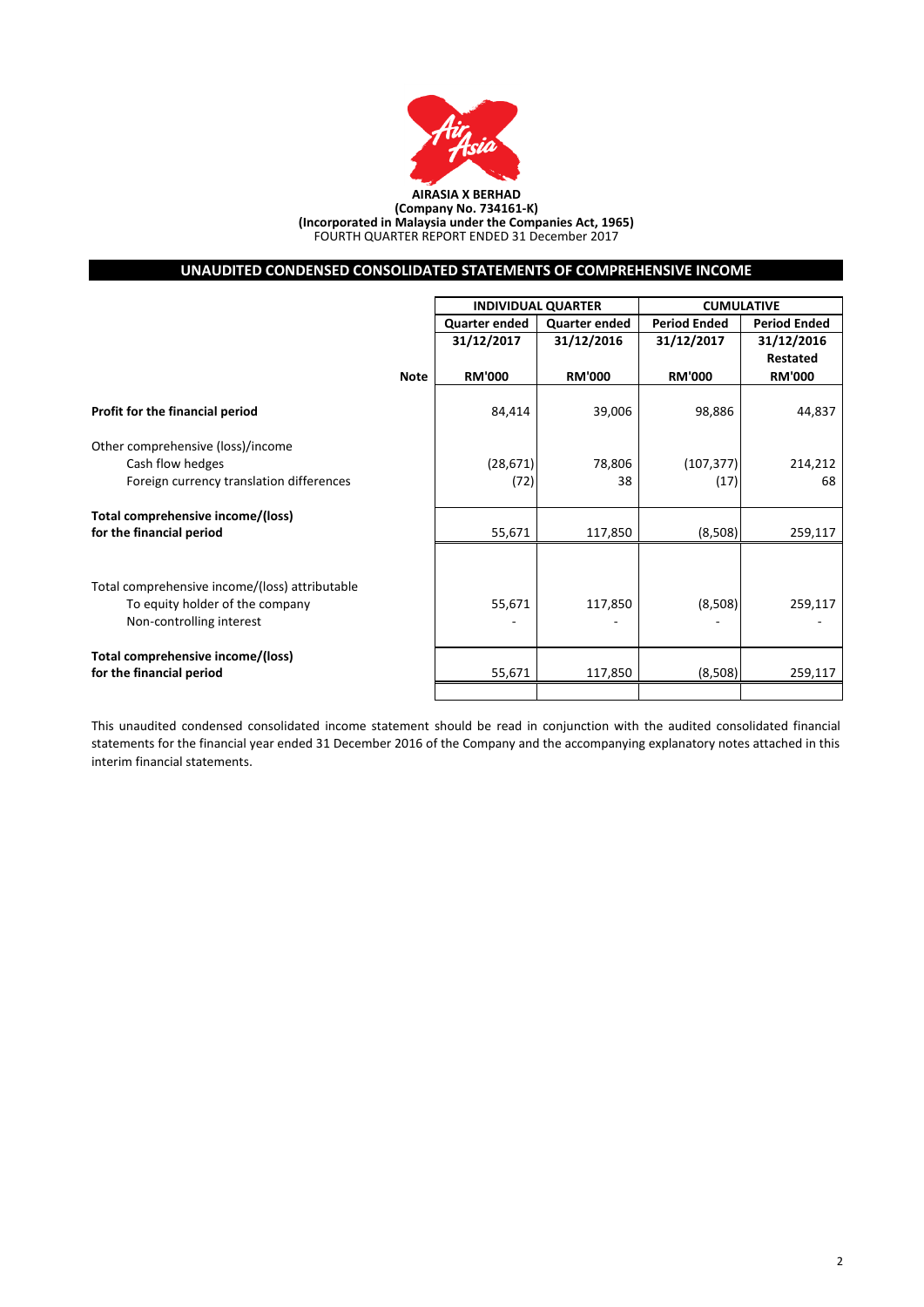

FOURTH QUARTER REPORT ENDED 31 December 2017 **(Company No. 734161-K) (Incorporated in Malaysia under the Companies Act, 1965)**

# **UNAUDITED CONDENSED CONSOLIDATED STATEMENT OF FINANCIAL POSITION**

|                                        | <b>Unaudited</b> | Restated      |
|----------------------------------------|------------------|---------------|
|                                        | As At            | As At         |
|                                        | 31/12/2017       | 31/12/2016    |
| <b>Note</b>                            | <b>RM'000</b>    | <b>RM'000</b> |
| <b>NON-CURRENT ASSETS</b>              |                  |               |
| Property, plant and equipment<br>16    | 1,480,625        | 1,568,493     |
| Deferred tax assets<br>14              | 423,993          | 505,177       |
| Deposits on aircraft purchases<br>17   | 139,943          | 136,791       |
| Other deposits and prepayments<br>18   | 1,445,638        | 1,124,700     |
| Amount due from a joint venture        | 44,010           |               |
| Amount due from an associate           | 81,305           |               |
| Investment in an associate<br>19       |                  |               |
| 20<br>Investment in a joint venture    |                  |               |
|                                        | 3,615,514        | 3,335,161     |
| <b>CURRENT ASSETS</b>                  |                  |               |
| Inventories                            | 8,518            | 14,151        |
| 21<br>Receivables and prepayments      | 230,569          | 286,746       |
| Amount due from related parties        | 75,305           | 51,561        |
| Amount due from a joint venture        | 136,930          | 112,816       |
| Amount due from an associate           | 28,969           | 69,590        |
| Derivative financial instruments<br>23 | 23,094           | 134,735       |
| Tax recoverable                        |                  | 1,613         |
| 22<br>Deposits, cash and bank balances | 432,675          | 422,021       |
|                                        | 936,061          | 1,093,233     |
| Non-current assets held for sale       |                  | 92,781        |
|                                        | 936,061          | 1,186,014     |
| <b>CURRENT LIABILITIES</b>             |                  |               |
| Sales in advance                       | 714,586          | 725,766       |
| Trade and other payables<br>24         | 1,118,347        | 958,584       |
| Provision for taxation                 | 782              |               |
| Amounts due to related parties         | 28,963           | 25,256        |
| 25<br><b>Borrowings</b>                | 188,528          | 208,238       |
|                                        | 2,051,206        | 1,917,844     |
|                                        |                  |               |
| <b>Net Current Liabilities</b>         | (1, 115, 145)    | (731, 830)    |
| <b>NON-CURRENT LIABILITIES</b>         |                  |               |
| <b>Borrowings</b><br>25                | 673,442          | 952,088       |
| Other payables and accruals<br>24      | 838,321          | 654,370       |
|                                        | 1,511,762        | 1,606,458     |
|                                        |                  |               |
|                                        | 988,606          | 996,873       |
| <b>CAPITAL AND RESERVES</b>            |                  |               |
| Share capital                          | 1,534,043        | 622,222       |
| Share premium                          |                  | 911,821       |
| Warrant reserve                        | 62,222           | 62,222        |
| Currency translation reserve           | 178              | 195           |
| <b>Accumulated losses</b>              | (609, 841)       | (708, 727)    |
| Other reserves                         | 2,004            | 109,140       |
| Shareholders' equity                   | 988,606          | 996,873       |
|                                        |                  |               |
|                                        |                  |               |

This unaudited condensed consolidated statement of financial position should be read in conjunction with the audited consolidated financial statements for the financial year ended 31 December 2016 of the Company and the accompanying explanatory notes attached in this interim financial statements.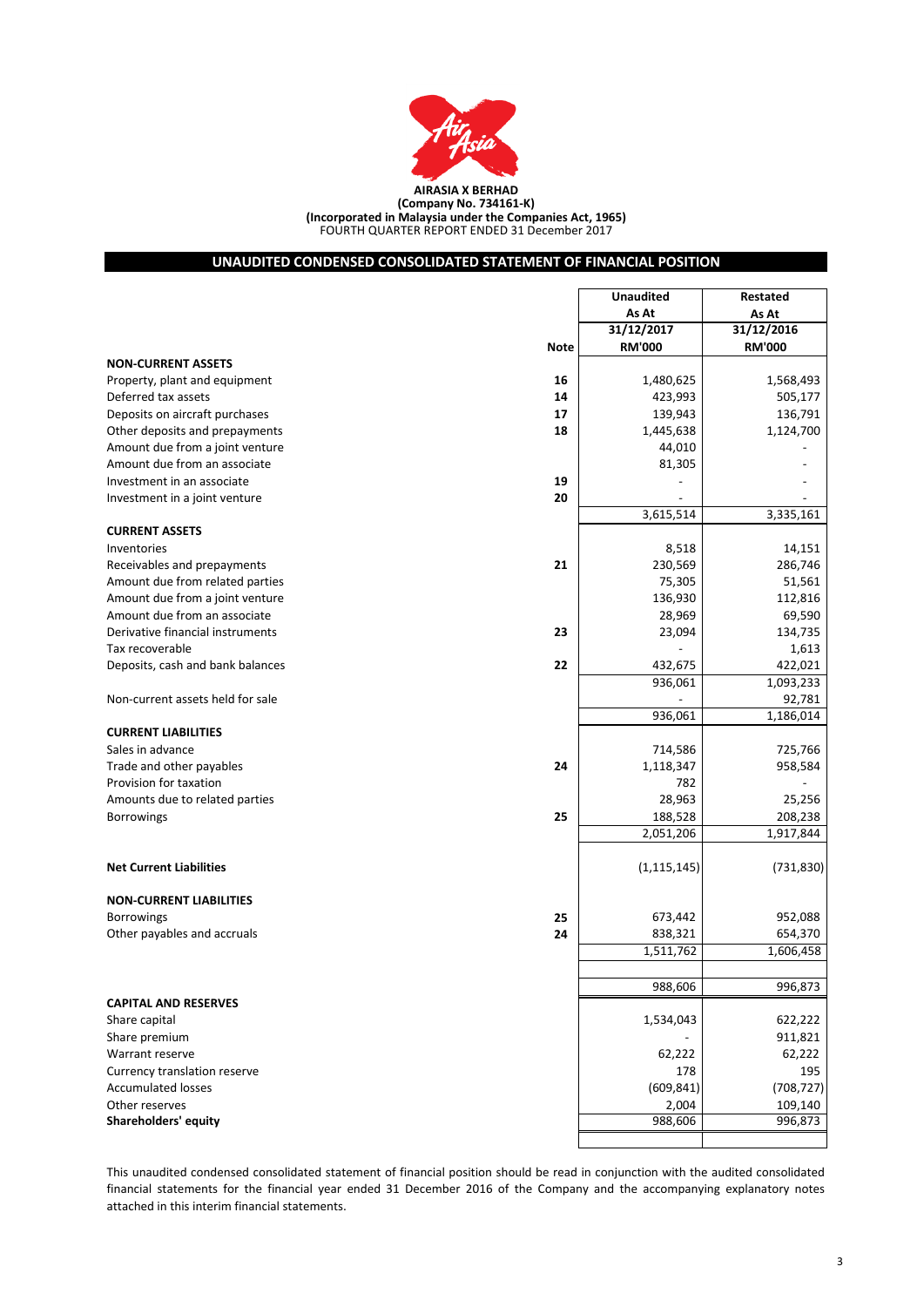

| UNAUDITED CONDENSED CONSOLIDATED STATEMENT OF CASH FLOWS              |                     |                     |
|-----------------------------------------------------------------------|---------------------|---------------------|
|                                                                       | <b>Period Ended</b> | <b>Period Ended</b> |
|                                                                       | 31/12/2017          | 31/12/2016          |
|                                                                       |                     | Restated            |
| <b>Note</b>                                                           | <b>RM'000</b>       | <b>RM'000</b>       |
| <b>CASH FLOWS FROM OPERATING ACTIVITIES</b>                           |                     |                     |
| Profit before tax                                                     | 186,804             | 82,293              |
| Adjustments:                                                          |                     |                     |
| Property, plant and equipment                                         |                     |                     |
| - Depreciation                                                        | 109,338             | 113,531             |
| - Loss on disposal                                                    | 93                  |                     |
| - Write-off                                                           | 431                 | 15,189              |
| Non-current assets held for sale                                      |                     |                     |
| - Write-off                                                           |                     | 12,335              |
| Impairment of receivables<br>Bad debts written off                    | 61,980<br>19        | 11,585              |
| Finance cost                                                          | 38,581              | 40,260              |
| Discounting effect of deposits                                        | 46,065              | 9,614               |
| Interest income                                                       | (20, 344)           | (5, 193)            |
| Discounting/accretion of interest on deposits                         | (36, 282)           | (19, 582)           |
| Fair value loss/(gain) on derivative financial instruments            | 4,265               | (35, 738)           |
| Fair value gain on shareholders' benefits scheme                      |                     | (2,944)             |
| Share option expense                                                  | 241                 | 484                 |
| Net unrealised foreign exchange (gains)/losses                        | (73,005)            | 16,435              |
|                                                                       | 318,186             | 238,269             |
|                                                                       |                     |                     |
| Changes in working capital:<br>Inventories                            | 5,633               | (10, 166)           |
| Receivables, prepayments and other deposits                           | (402, 856)          | (19,060)            |
| Related parties balances                                              | (7,883)             | (129, 333)          |
| Trade and other payables                                              | 400,346             | 140,277             |
| Sales in advance                                                      | (11, 181)           | 164,083             |
| <b>Cash from operations</b>                                           | 302,245             | 384,070             |
|                                                                       |                     |                     |
| Interest paid<br>Interest received                                    | (39, 426)<br>4,527  | (47, 815)           |
| Tax paid                                                              | (4,079)             | 5,193<br>(712)      |
| Net cash generated from operating activities                          | 263,267             | 340,736             |
| <b>CASH FLOWS FROM INVESTING ACTIVITIES</b>                           |                     |                     |
| Property, plant and equipment                                         |                     |                     |
| - Additions                                                           | (29, 733)           | (30, 420)           |
| - Proceeds from disposal of aircraft and engine pursuant to sales and |                     |                     |
| leaseback arrangement                                                 |                     | 10,408              |
| - Proceeds from disposal of property, plant and equipment             | 4,635               | 412                 |
| Placement of deposits on aircraft purchases                           | (5, 190)            | 508                 |
| Net cash used in investing activities                                 | (30, 288)           | (19,092)            |
| <b>CASH FLOWS FROM FINANCING ACTIVITIES</b>                           |                     |                     |
| Repayments of borrowings                                              | (199, 868)          | (212, 553)          |
| Deposits pledged as securities                                        | (1,613)             | 18,827              |
| Net cash used in financing activities                                 | (201, 481)          | (193, 726)          |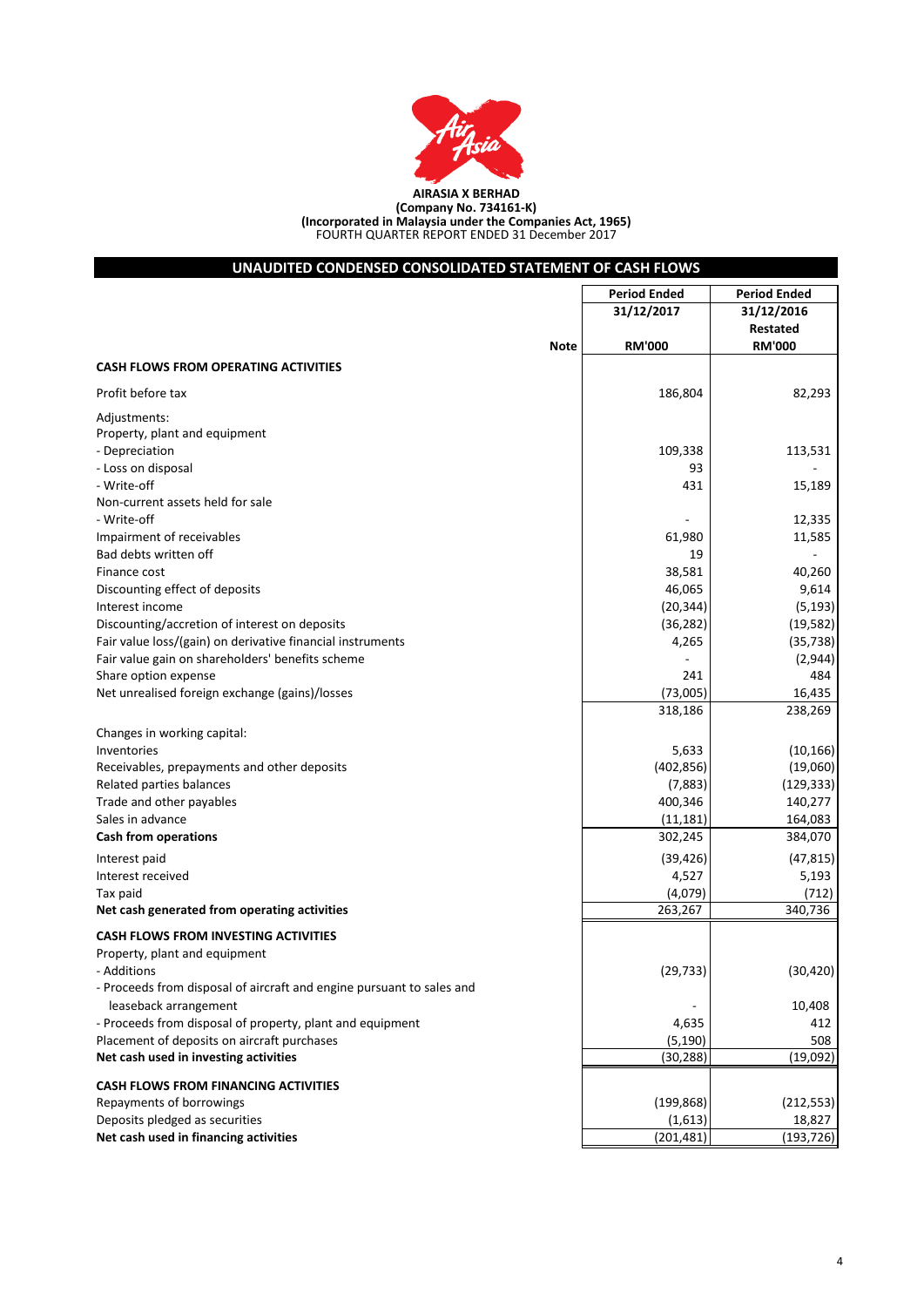

| UNAUDITED CONDENSED CONSOLIDATED STATEMENT OF CASH FLOWS       |             |                     |                     |
|----------------------------------------------------------------|-------------|---------------------|---------------------|
|                                                                |             | <b>Period Ended</b> | <b>Period Ended</b> |
|                                                                | 31/12/2017  |                     | 31/12/2016          |
|                                                                |             |                     | Restated            |
|                                                                | <b>Note</b> | <b>RM'000</b>       | <b>RM'000</b>       |
| NET INCREASE FOR THE FINANCIAL PERIOD                          |             | 31,498              | 127,918             |
| <b>CURRENCY TRANSLATION DIFFERENCES</b>                        |             | (22, 457)           | 2,141               |
| CASH AND CASH EQUIVALENTS AT BEGINNING OF THE FINANCIAL PERIOD |             | 382,406             | 252,347             |
| CASH AND CASH EQUIVALENTS AT END OF THE FINANCIAL PERIOD       | 22          | 391.447             | 382,406             |
|                                                                |             |                     |                     |

This unaudited condensed consolidated statement of cash flow should be read in conjunction with the audited consolidated financial statements for the financial year ended 31 December 2016 of the Company and the accompanying explanatory notes attached in this interim financial statements.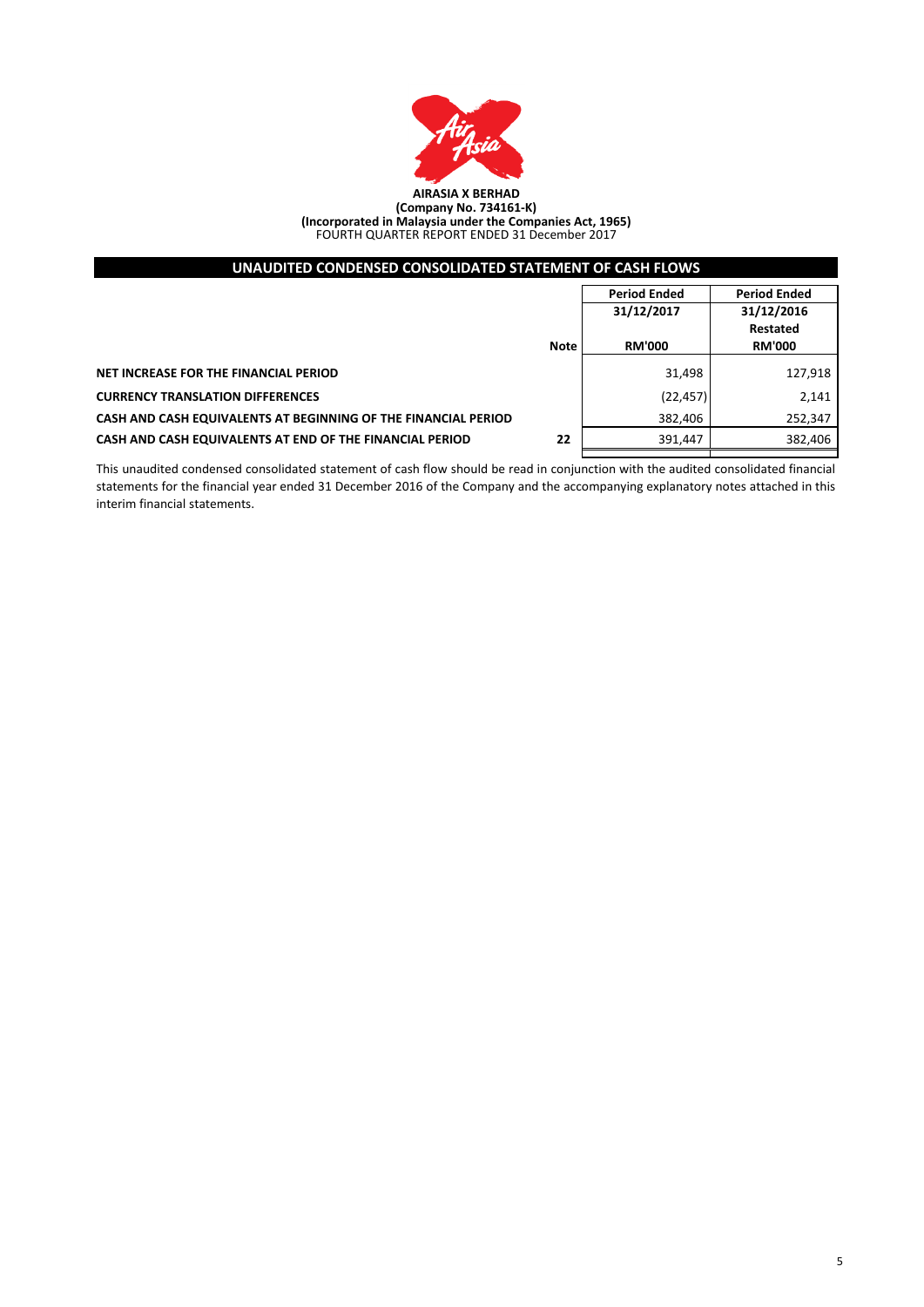

# **UNAUDITED CONDENSED CONSOLIDATED STATEMENT OF CHANGES IN EQUITY**

|                                                |                          | Issued and fully paid    |                          |                          |                  |                          |                          |               |               |                              |               |
|------------------------------------------------|--------------------------|--------------------------|--------------------------|--------------------------|------------------|--------------------------|--------------------------|---------------|---------------|------------------------------|---------------|
|                                                |                          | ordinary shares          |                          |                          |                  |                          |                          |               |               |                              |               |
|                                                |                          | of RM0.15 each           |                          |                          |                  |                          |                          |               |               |                              |               |
|                                                |                          |                          |                          |                          | <b>Cash Flow</b> |                          | Currency                 |               |               | Non-                         |               |
|                                                | <b>Number</b>            | <b>Nominal</b>           | <b>Share</b>             | Warrant                  | Hedge            | Other                    | <b>Translation</b>       | Accumulated   |               | controlling                  | <b>Total</b>  |
|                                                | of shares                | Value                    | Premium                  | Reserve                  | Reserve          | Reserve                  | Reserve                  | Losses        | <b>Total</b>  | interest                     | <b>Equity</b> |
|                                                | '000                     | <b>RM'000</b>            | <b>RM'000</b>            | <b>RM'000</b>            | <b>RM'000</b>    |                          | <b>RM'000</b>            | <b>RM'000</b> | <b>RM'000</b> | <b>RM'000</b>                | <b>RM'000</b> |
| At 1 January 2017 (as previously stated)       | 4,148,148                | 622,222                  | 911,821                  | 62,222                   | 106,582          | 2,558                    | 195                      | (648, 715)    | 1,056,885     | ٠                            | 1,056,885     |
| Prior year adjustments (Note 31)               |                          |                          |                          |                          |                  |                          |                          | (60, 012)     | (60, 012)     | $\overline{\phantom{a}}$     | (60, 012)     |
| At 1 January 2017 (restated)                   | 4,148,148                | 622,222                  | 911,821                  | 62,222                   | 106,582          | 2,558                    | 195                      | (708, 727)    | 996,873       | $\overline{\phantom{a}}$     | 996,873       |
| Transfer to no-par value regime                | $\blacksquare$           | 911,821                  | (911, 821)               | $\overline{\phantom{a}}$ | $\overline{a}$   |                          | $\overline{\phantom{a}}$ |               |               | ۰                            |               |
| Net profit for the financial period            | $\overline{\phantom{a}}$ |                          |                          | $\overline{\phantom{a}}$ |                  | $\overline{\phantom{a}}$ |                          | 98,886        | 98,886        |                              | 98,886        |
| Other comprehensive loss                       | $\blacksquare$           | $\overline{\phantom{a}}$ | $\overline{\phantom{a}}$ | $\sim$                   | (107, 377)       | $\overline{\phantom{a}}$ | (17)                     |               | (107, 394)    | ٠                            | (107, 394)    |
| Total comprehensive (loss)/income              | $\blacksquare$           | $\overline{a}$           | $\overline{\phantom{a}}$ | $\overline{\phantom{a}}$ | (107, 377)       |                          | (17)                     | 98,886        | (8,508)       | ٠                            | (8,508)       |
| Employee Share Option Scheme ('ESOS')          | $\overline{\phantom{0}}$ | $\overline{\phantom{a}}$ |                          |                          | $\blacksquare$   | 241                      | $\overline{\phantom{a}}$ |               | 241           | ٠                            | 241           |
| At 31 December 2017                            | 4,148,148                | 622,222                  | 911,821                  | 62,222                   | (795)            | 2,799                    | 178                      | (609, 841)    | 988,606       | $\sim$                       | 988,606       |
|                                                |                          |                          |                          |                          |                  |                          |                          |               |               |                              |               |
| At 1 January 2016 (as previously stated)       | 4,148,148                | 622,222                  | 911,821                  | 62,222                   | (107, 630)       | 2,074                    | 127                      | (859, 029)    | 631,807       | ٠                            | 631,807       |
| Prior year adjustments (Note 31)               |                          |                          |                          |                          |                  |                          |                          | 105,465       | 105,465       | ۰                            | 105,465       |
| At 1 January 2016 (restated)                   | 4,148,148                | 622,222                  | 911,821                  | 62,222                   | (107, 630)       | 2,074                    | 127                      | (753, 564)    | 737,272       | $\overline{\phantom{a}}$     | 737,272       |
| Net profit for the financial period (restated) | $\overline{\phantom{a}}$ | $\overline{\phantom{a}}$ | $\overline{\phantom{a}}$ | $\sim$                   | $\overline{a}$   | $\overline{\phantom{a}}$ | $\overline{\phantom{a}}$ | 44,837        | 44,837        |                              | 44,837        |
| Other comprehensive income                     | $\blacksquare$           |                          | $\overline{\phantom{a}}$ | $\sim$                   | 214,212          | $\overline{a}$           | 68                       |               | 214,280       | $\qquad \qquad \blacksquare$ | 214,280       |
| Total comprehensive income                     | $\overline{\phantom{a}}$ | $\overline{\phantom{a}}$ | $\overline{\phantom{a}}$ | $\overline{\phantom{0}}$ | 214,212          | $\overline{\phantom{a}}$ | 68                       | 44,837        | 259,117       | ٠                            | 259,117       |
| Employee Share Option Scheme ('ESOS')          | $\overline{\phantom{0}}$ | $\overline{a}$           | $\overline{\phantom{a}}$ |                          | $\overline{a}$   | 484                      |                          |               | 484           | ٠                            | 484           |
| At 31 December 2016 (as restated)              | 4,148,148                | 622,222                  | 911,821                  | 62,222                   | 106,582          | 2,558                    | 195                      | (708, 727)    | 996,873       | $\overline{\phantom{a}}$     | 996,873       |
|                                                |                          |                          |                          |                          |                  |                          |                          |               |               |                              |               |

This unaudited condensed consolidated statement of changes in equity should be read in conjunction with the audited consolidated financial statements for the financial year ended 31 December 2016 of the Company and the accompanying explanatory notes attached in this interim financial statements.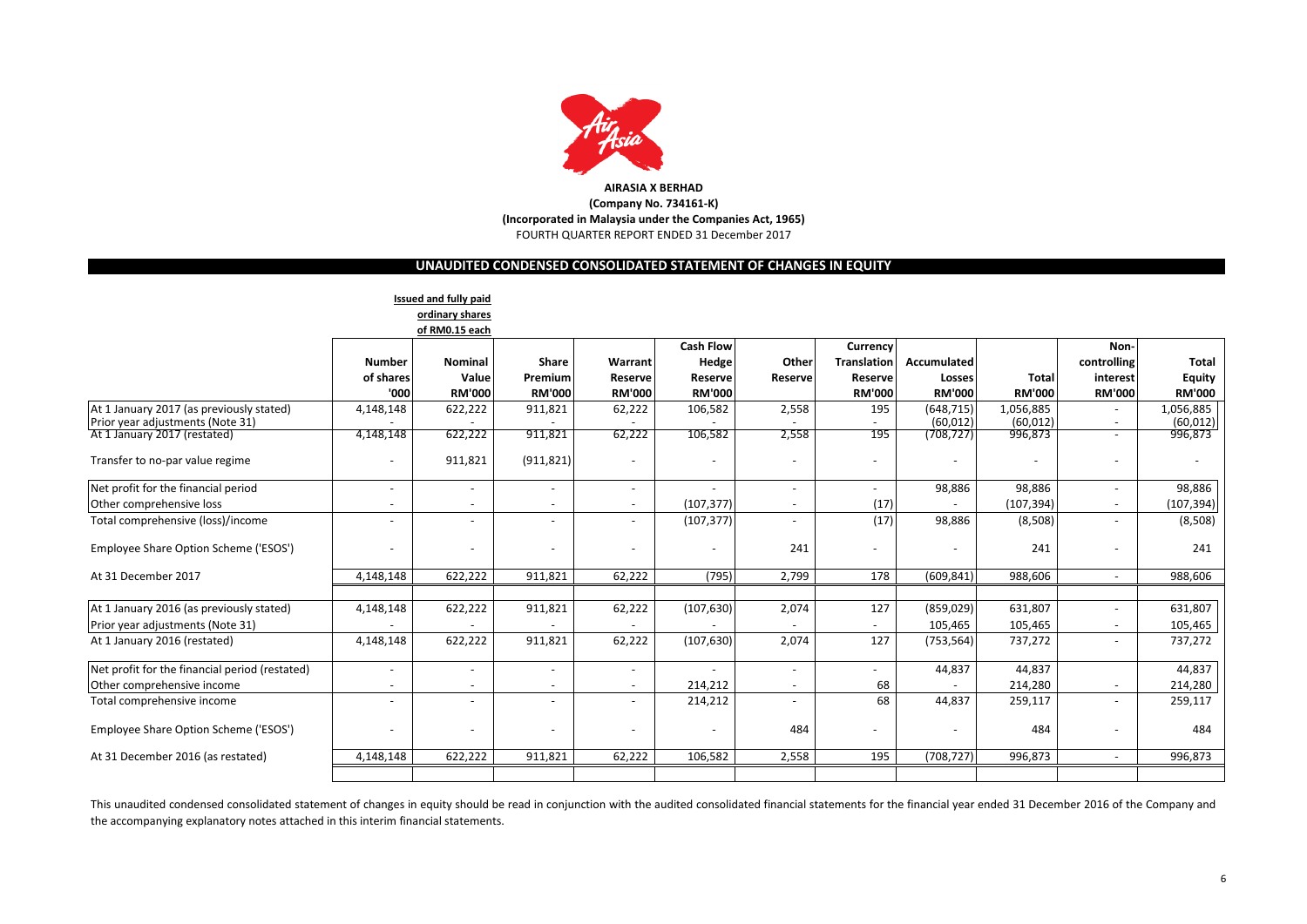

# **KEY OPERATING STATISTICS - 31 December 2017**

**Performance indicator for current quarter against the same quarter last year**

| <b>Quarter Ended: 31 December</b>    | <b>Oct - Dec 2017</b> | <b>Oct - Dec 2016</b> | <b>Changes Y-O-Y</b> |
|--------------------------------------|-----------------------|-----------------------|----------------------|
| Seat capacity                        | 1,878,968             | 1,705,925             | 10%                  |
| Passengers carried                   | 1,549,048             | 1,383,761             | 12%                  |
| Load factor                          | 83%                   | 81%                   | 2%                   |
| RPK (millions)                       | 7,553                 | 6,858                 | 10%                  |
| ASK (millions)                       | 9,146                 | 8,474                 | 8%                   |
| Average passenger fare (RM)          | 519                   | 565                   | -8%                  |
| Ancillary revenue per passenger (RM) | 142                   | 137                   | 4%                   |
| Revenue per ASK (sen)                | 13.36                 | 13.83                 | $-3%$                |
| Revenue per ASK (US¢)                | 3.21                  | 3.20                  | 0%                   |
| Cost per ASK (sen)                   | 12.15                 | 12.88                 | -6%                  |
| Cost per ASK (US¢)                   | 2.92                  | 2.98                  | $-2%$                |
| Cost per ASK (sen) - excluding fuel  | 7.96                  | 8.68                  | -8%                  |
| Cost per ASK (US¢) - excluding fuel  | 1.91                  | 2.01                  | -5%                  |
| Aircraft (end of period)             | 30                    | 30                    | 0%                   |
| Average sector length (km)           | 4,868                 | 4,968                 | $-2%$                |
| Sectors flown                        | 4,984                 | 4,525                 | 10%                  |
| Fuel consumed (Barrels)              | 1,330,999             | 1,288,036             | 3%                   |
| Average fuel price (USD/ Barrel)     | 69                    | 64                    | 9%                   |

# *Exchange Rate : RM/USD - 4.1584 for 4Q17 and 4.3209 for 4Q16*

# **Definitions and calculation methodology**

| RPK (Revenue Passenger Kilometres) | Number of passengers carried multiplied by distance flown              |
|------------------------------------|------------------------------------------------------------------------|
| ASK (Available Seat Kilometres)    | Total available seats multiplied by the distance flown                 |
| Revenue per ASK                    | Total revenue divided by ASK                                           |
| Cost per ASK                       | Total expenses before interest and tax divided by ASK                  |
| Cost per ASK - excluding fuel      | Costs, as defined above, less fuel expenses, divided by ASK            |
| Average passenger fare             | Total schedule flight revenue, divided by number of passengers carried |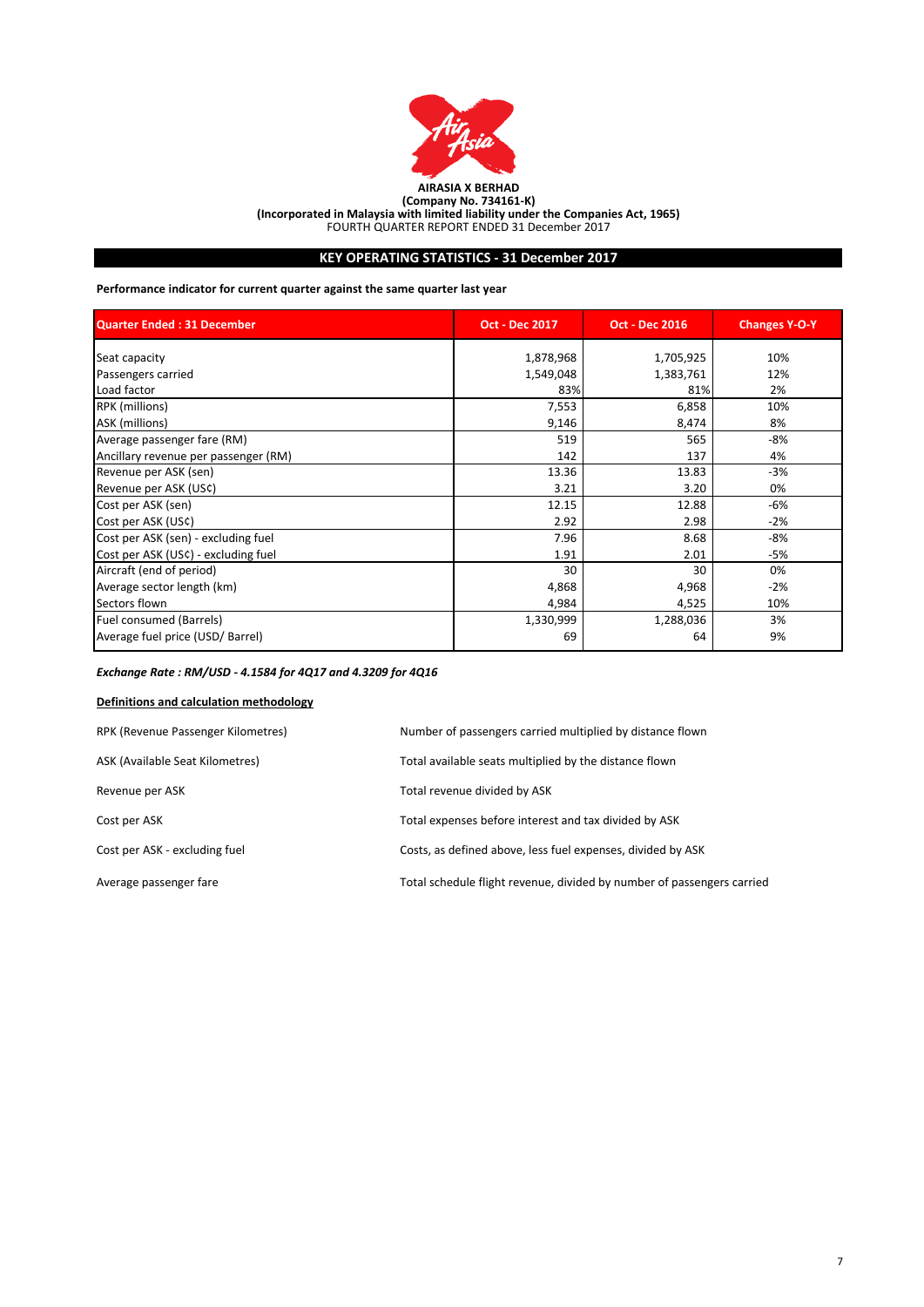

# **NOTES TO THE UNAUDITED ACCOUNTS - 31 December 2017**

### **1. Basis of preparation**

The interim financial report is unaudited and has been prepared in accordance with Malaysian Financial Reporting Standard ("MFRS") 134 "Interim Financial Reporting" and paragraph 9.22 and Appendix 9B of the Bursa Malaysia Securities Berhad ("Bursa Malaysia") Listing Requirements.

The interim financial statements should be read in conjunction with the audited consolidated financial statements of the Company for the financial year ended 31 December 2016.

#### **2. Summary of significant accounting policies**

The accounting policies and methods of computation adopted for the interim financial statements are consistent with those adopted for the audited consolidated financial statements of the Group for the financial year ended 31 December 2016.

Details of standards, amendments to published standards and interpretations to existing standards that are applicable to the Group with effect from 1 January 2017 or later are provided in part B general information and summary of significant accounting policies in the audited financial statements of the Group for the financial year ended 31 December 2016. The adoption of the standards applicable to the Group that came into effect on 1 January 2017 did not have any significant impact on the Group upon initial application. The Group did not early adopt any new standards, amendments to published standards and interpretation to existing standards.

#### **3. Auditors' report on preceding annual financial statements**

The auditors have expressed an unqualified opinion on the audited consolidated financial statements of the Company for the financial year ended 31 December 2016.

### **4. Seasonality of operations**

AirAsia X is primarily involved in the provision of air transportation services and is therefore subject to seasonal demand for air travel. As a significant portion of its passengers travel for leisure, the Company generally records higher revenue during holiday months, particularly from November to February. Accordingly, the revenues are generally higher from November to February, and generally lower from March to June due to decreased travel during these months.

#### **5. Unusual items due to their nature, size or incidence**

There were no unusual items affecting assets, liabilities, equity, net income or cash flows during the current quarter and financial period.

### **6. Changes in estimates**

There were no changes in estimates that have had material effects on the current quarter and financial period results.

### **7. Capital and reserves**

There was no issuance of shares during the quarter/financial period ended 31 December 2017. Total issued and paid up share capital as at 31 December 2017 is RM1,534,043,000.

#### **8. Dividend paid**

No dividends were declared or approved in the quarter ended 31 December 2017.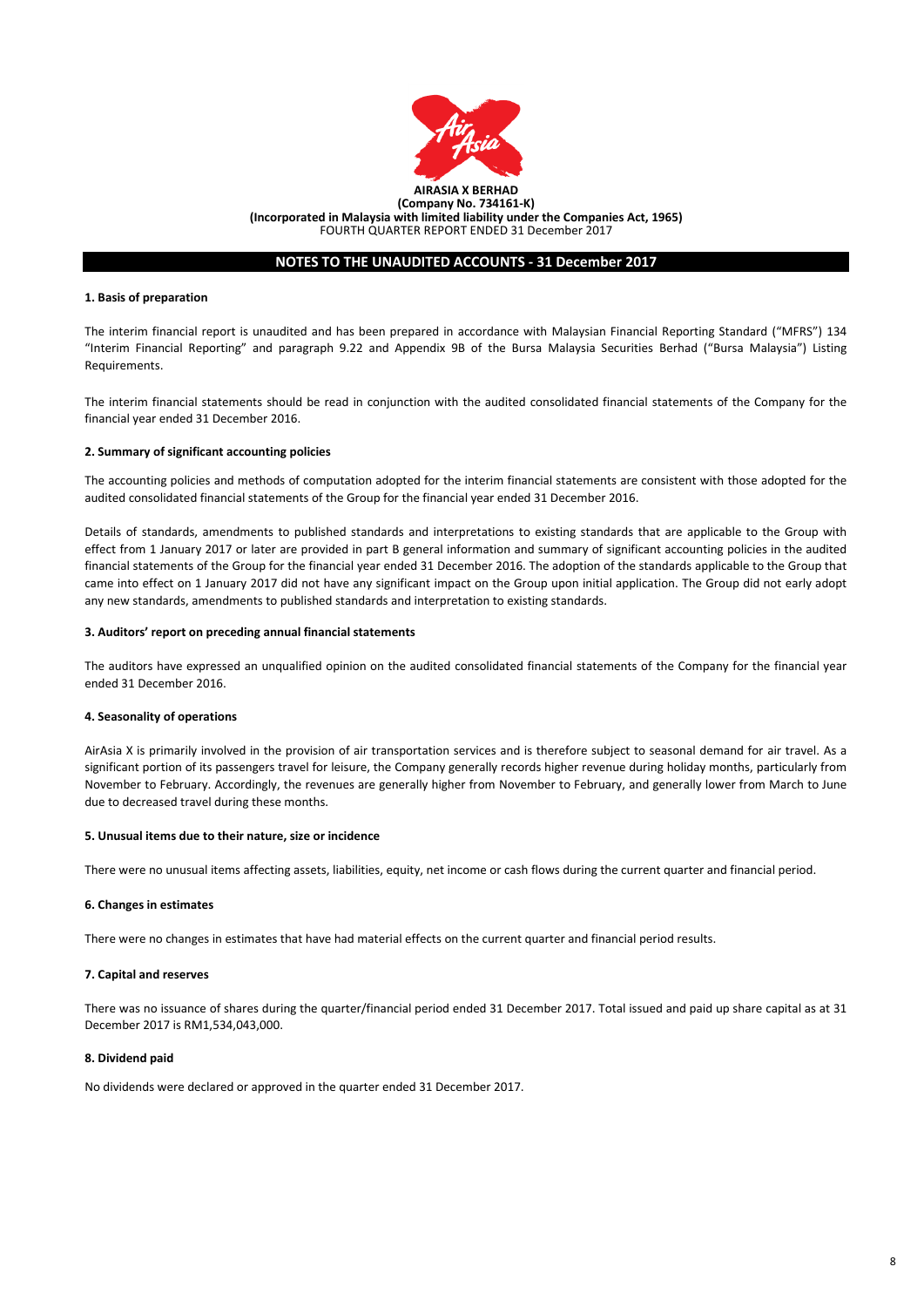

# **NOTES TO THE UNAUDITED ACCOUNTS - 31 December 2017**

### **9. Segment reporting**

Operating segments are reported in a manner consistent with the internal management reporting provided to the chief operating decision maker, which is the Group's Chief Executive Officer ("GCEO") effective 1 January 2017. The GCEO considers the business from a geographical perspective. The operating segments have been identified by each Air Operator Certificate ("AOC") held under the AirAsia brand, and are categorised as Malaysia, Thailand and Indonesia.

The GCEO assesses the performance of the operating segments based on revenue and net operating profit.

Reconciliation to the reportable segments relates to the elimination of the associate companies.

The segment information provided to the GCEO for the reportable segments are as follows:

|                                                 |               |                 |               | <b>Elimination</b> |               |  |
|-------------------------------------------------|---------------|-----------------|---------------|--------------------|---------------|--|
|                                                 | Malaysia      | <b>Thailand</b> | Indonesia     | <b>Adjustments</b> | Total         |  |
|                                                 | <b>RM'000</b> | <b>RM'000</b>   | <b>RM'000</b> | <b>RM'000</b>      | <b>RM'000</b> |  |
| Quarter ended 31 December 2017                  |               |                 |               |                    |               |  |
| Segment results                                 |               |                 |               |                    |               |  |
| Revenue                                         | 1,220,466     | 333,831         | 190,901       | (92, 803)          | 1,652,395     |  |
| Operating expenses                              |               |                 |               |                    |               |  |
| - Staff costs                                   | (112, 725)    | (32, 131)       | (8, 739)      |                    | (153, 595)    |  |
| - Depreciation of property, plant and equipment | (27, 376)     | (1, 242)        | (517)         |                    | (29, 135)     |  |
| - Aircraft fuel expenses                        | (383, 527)    | (84, 861)       | (75, 326)     |                    | (543, 714)    |  |
| - Maintenance and overhaul                      | (75, 278)     | (48, 204)       | (26, 476)     | 19,080             | (130, 878)    |  |
| - User charges and other related expenses       | (133,066)     | (40, 876)       | (16, 305)     |                    | (190, 247)    |  |
| - Aircraft operating lease expenses             | (229, 577)    | (62, 834)       | (34,079)      | 79,447             | (247, 043)    |  |
| - Other operating expenses                      | (149, 726)    | (37, 024)       | (37, 695)     | (5, 724)           | (230, 169)    |  |
| Other income                                    | 1,466         | 5,666           | (1, 485)      |                    | 5,647         |  |
| <b>Operating (loss)/profit</b>                  | 110,657       | 32,325          | (9,721)       |                    | 133,261       |  |
| Finance income                                  | 46,163        | 279             | 19            |                    | 46,461        |  |
| Finance costs                                   | (56,691)      | (1, 448)        |               |                    | (58,139)      |  |
| Net operating profit/(loss)                     | 100,129       | 31,156          | (9,702)       | ٠                  | 121,583       |  |
| Foreign exchange gains/(losses)                 | 29,506        | (1, 315)        | 5,882         |                    | 34,073        |  |
| Other gains                                     | 5,941         |                 |               |                    | 5,941         |  |
| Profit/(loss) before taxation                   | 135,576       | 29,841          | (3,820)       | ٠                  | 161,597       |  |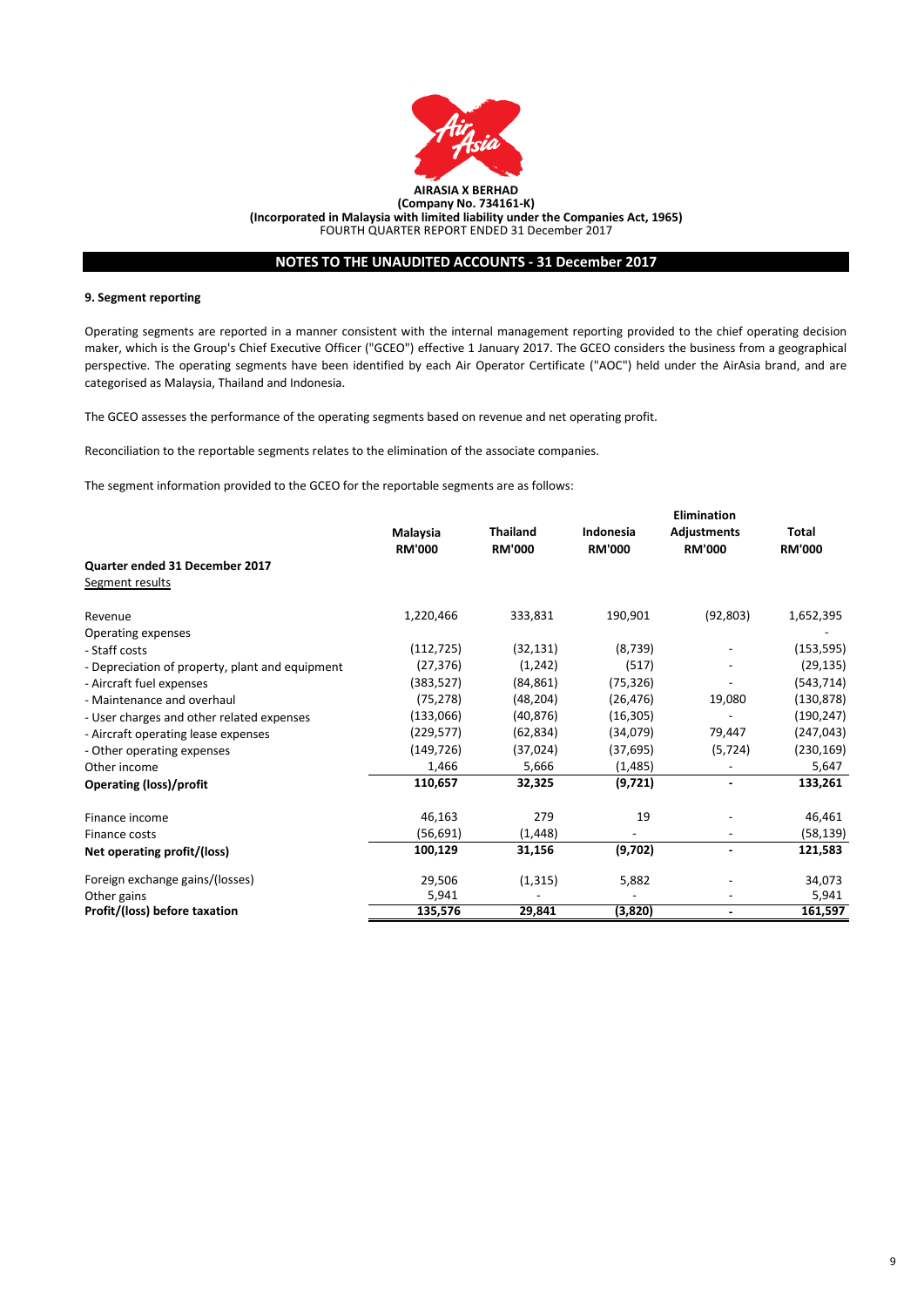

**AIRASIA X BERHAD (Company No. 734161-K)**

**(Incorporated in Malaysia with limited liability under the Companies Act, 1965)**

FOURTH QUARTER REPORT ENDED 31 December 2017

# **NOTES TO THE UNAUDITED ACCOUNTS - 31 December 2017**

**9. Segment reporting (continued)**

|                                                 |               |                 |               | <b>Elimination</b> |               |
|-------------------------------------------------|---------------|-----------------|---------------|--------------------|---------------|
|                                                 | Malaysia      | <b>Thailand</b> | Indonesia     | <b>Adjustments</b> | Total         |
|                                                 | <b>RM'000</b> | <b>RM'000</b>   | <b>RM'000</b> | <b>RM'000</b>      | <b>RM'000</b> |
| Period ended 31 December 2017                   |               |                 |               |                    |               |
| Segment results                                 |               |                 |               |                    |               |
| Revenue                                         | 4,562,005     | 1,154,029       | 726,473       | (452, 727)         | 5,989,780     |
| Operating expenses                              |               |                 |               |                    |               |
| - Staff costs                                   | (421, 259)    | (123, 142)      | (33, 923)     |                    | (578, 324)    |
| - Depreciation of property, plant and equipment | (109, 338)    | (4, 741)        | (2, 119)      |                    | (116, 198)    |
| - Aircraft fuel expenses                        | (1,466,681)   | (318, 714)      | (244, 217)    |                    | (2,029,612)   |
| - Maintenance and overhaul                      | (652, 922)    | (168, 297)      | (97, 169)     | 148,219            | (770, 169)    |
| - User charges and other related expenses       | (508, 507)    | (156, 344)      | (62, 749)     |                    | (727, 600)    |
| - Aircraft operating lease expenses             | (944, 599)    | (260, 498)      | (140, 964)    | 316,587            | (1,029,474)   |
| - Other operating expenses                      | (339, 565)    | (101, 829)      | (200, 332)    | (12,079)           | (653, 805)    |
| Other income                                    | 23,853        | 20,588          | 484           |                    | 44,925        |
| Operating profit/(loss)                         | 142,987       | 41,052          | (54, 516)     |                    | 129,523       |
| Finance income                                  | 56,626        | 613             | 129           |                    | 57,368        |
| Finance costs                                   | (84, 646)     | (4, 328)        | (45)          |                    | (89,019)      |
| Net operating profit/(loss)                     | 114,967       | 37,337          | (54, 432)     |                    | 97,872        |
| Foreign exchange gains/(losses)                 | 76,102        | (2,091)         | 8,325         |                    | 82,336        |
| Other losses                                    | (4, 265)      |                 |               |                    | (4, 265)      |
| Profit/(Loss) before taxation                   | 186,804       | 35,246          | (46, 107)     |                    | 175,943       |

Following the change in operating segments during the financial period, comparatives have been re-presented to align with the current period's presentation.

|                                                   | Malaysia<br><b>RM'000</b> | <b>Thailand</b><br><b>RM'000</b> | Indonesia<br><b>RM'000</b> | Elimination<br><b>Adjustments</b><br><b>RM'000</b> | Total<br><b>RM'000</b> |
|---------------------------------------------------|---------------------------|----------------------------------|----------------------------|----------------------------------------------------|------------------------|
| Quarter ended 31 December 2016<br>Segment results |                           |                                  |                            |                                                    |                        |
| Revenue                                           | 1,170,295                 | 237,403                          | 131,452                    | (116, 310)                                         | 1,422,840              |
| Operating expenses                                |                           |                                  |                            |                                                    |                        |
| - Staff costs                                     | (123, 584)                | (34, 460)                        | (8, 151)                   |                                                    | (166, 195)             |
| - Depreciation of property, plant and equipment   | (27, 558)                 | (972)                            | (524)                      |                                                    | (29,054)               |
| - Aircraft fuel expenses                          | (355, 293)                | (73, 692)                        | (34, 386)                  |                                                    | (463, 371)             |
| - Maintenance and overhaul                        | (137, 583)                | (24, 397)                        | (21, 713)                  | 43,432                                             | (140, 261)             |
| - User charges and other related expenses         | (132, 836)                | (35, 611)                        | (7,530)                    |                                                    | (175, 977)             |
| - Aircraft operating lease expenses               | (205, 043)                | (58, 546)                        | (35, 410)                  | 75,808                                             | (223,191)              |
| - Other operating expenses                        | (109, 321)                | (18, 849)                        | (30, 792)                  | (2,930)                                            | (161, 892)             |
| Other income                                      | 21,031                    | 6,544                            | 1,664                      |                                                    | 29,239                 |
| Operating profit/(loss)                           | 100,108                   | (2,580)                          | (5,390)                    |                                                    | 92,138                 |
| Finance income                                    | 21,138                    | 164                              | 37                         |                                                    | 21,339                 |
| Finance costs                                     | (20,563)                  | (2, 126)                         |                            |                                                    | (22, 689)              |
| Net operating profit/(loss)                       | 100,683                   | (4, 542)                         | (5, 353)                   | $\blacksquare$                                     | 90,788                 |
| Foreign exchange (losses)/gains                   | (93, 178)                 | (3, 558)                         | 4,146                      |                                                    | (92, 590)              |
| Other gains                                       | 22,379                    |                                  |                            |                                                    | 22,379                 |
| Profit/(Loss) before taxation                     | 29,884                    | (8, 100)                         | (1, 207)                   |                                                    | 20,577                 |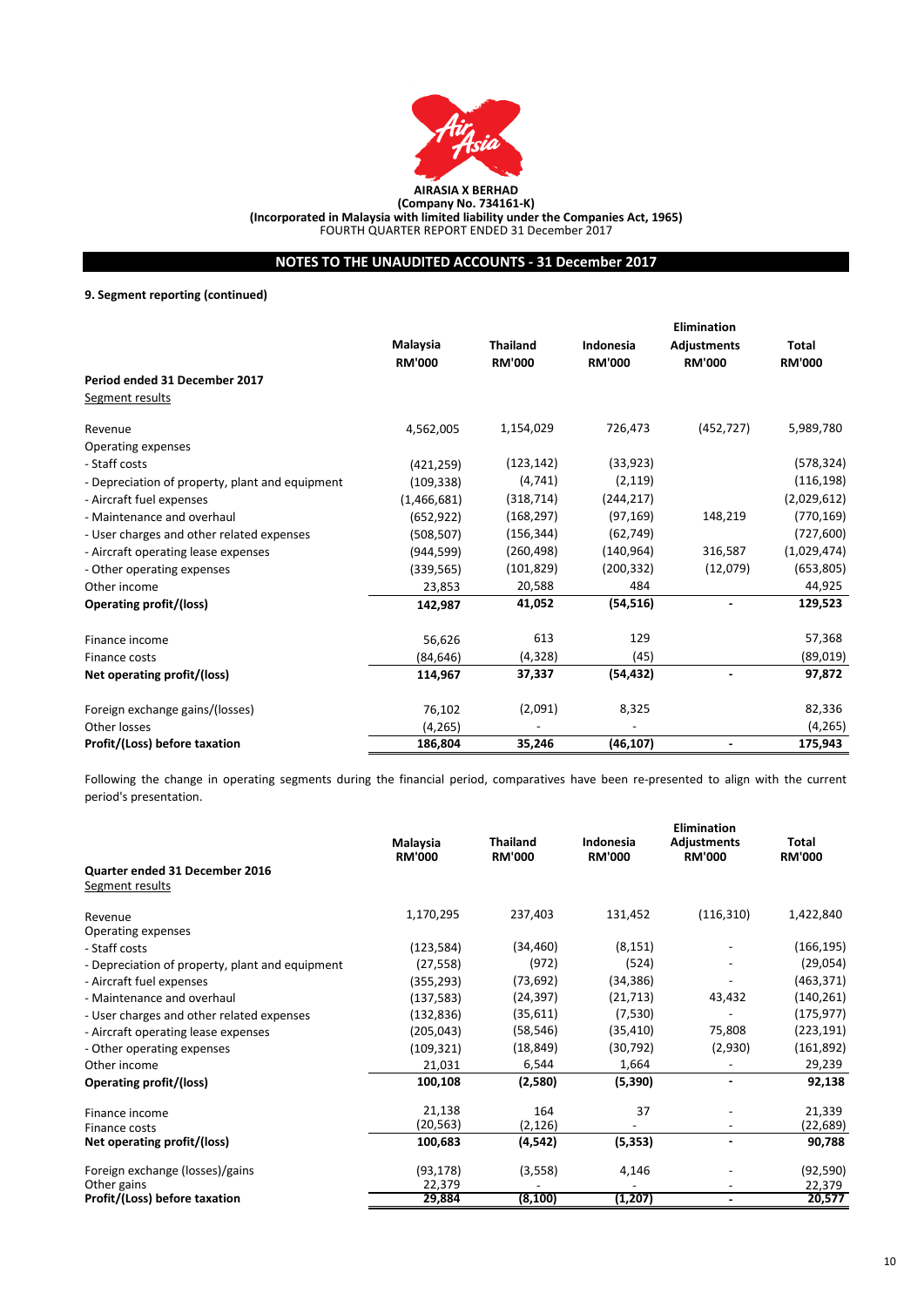

**(Company No. 734161-K)**

**(Incorporated in Malaysia with limited liability under the Companies Act, 1965)** FOURTH QUARTER REPORT ENDED 31 December 2017

# **NOTES TO THE UNAUDITED ACCOUNTS - 31 December 2017**

**9. Segment reporting (continued)**

|                                                             |                           |                                  | <b>Elimination</b>         |                                     |                        |  |
|-------------------------------------------------------------|---------------------------|----------------------------------|----------------------------|-------------------------------------|------------------------|--|
|                                                             | Malaysia<br><b>RM'000</b> | <b>Thailand</b><br><b>RM'000</b> | Indonesia<br><b>RM'000</b> | <b>Adjustments</b><br><b>RM'000</b> | Total<br><b>RM'000</b> |  |
| Period ended 31 December 2016 (Restated)<br>Segment results |                           |                                  |                            |                                     |                        |  |
| Revenue                                                     | 3,900,782                 | 901,969                          | 620,341                    | (440, 134)                          | 4,982,958              |  |
| Operating expenses                                          |                           |                                  |                            |                                     |                        |  |
| - Staff costs                                               | (369, 594)                | (105, 559)                       | (38, 772)                  |                                     | (513, 925)             |  |
| - Depreciation of property, plant and equipment             | (113, 531)                | (3, 279)                         | (1,801)                    |                                     | (118, 611)             |  |
| - Aircraft fuel expenses                                    | (1, 116, 110)             | (253, 188)                       | (186, 499)                 |                                     | (1, 555, 797)          |  |
| - Maintenance and overhaul                                  | (619, 331)                | (140, 536)                       | (86, 894)                  | 160,324                             | (686, 437)             |  |
| - User charges and other related expenses                   | (479, 799)                | (128, 888)                       | (70, 438)                  |                                     | (679, 125)             |  |
| - Aircraft operating lease expenses                         | (846,004)                 | (219, 179)                       | (135, 597)                 | 278,892                             | (921, 888)             |  |
| - Other operating expenses                                  | (305, 270)                | (71,607)                         | (167, 978)                 | 918                                 | (543,937)              |  |
| Other income                                                | 56,000                    | 27,604                           | 2,754                      |                                     | 86,358                 |  |
| Operating profit/(loss)                                     | 107,143                   | 7,337                            | (64, 884)                  |                                     | 49,596                 |  |
| Finance income                                              | 24,775                    | 353                              | 254                        |                                     | 25,382                 |  |
| Finance costs                                               | (49, 874)                 | (4,861)                          | (124)                      |                                     | (54, 859)              |  |
| Net operating profit/(loss)                                 | 82,044                    | 2,829                            | (64, 754)                  |                                     | 20,119                 |  |
| Foreign exchange (losses)/gains                             | (35, 489)                 | (3, 151)                         | 1,211                      |                                     | (37,429)               |  |
| Other gains                                                 | 35,738                    |                                  |                            |                                     | 35,738                 |  |
| Profit/(Loss) before taxation                               | 82,293                    | (322)                            | (63, 543)                  |                                     | 18,428                 |  |

a) Reconciliation of segment revenue to reported revenue:

|                                                        | <b>Quarter ended</b><br>31/12/2017<br><b>RM'000</b> | <b>Quarter ended</b><br>31/12/2016<br><b>RM'000</b> | <b>Period ended</b><br>31/12/2017<br><b>RM'000</b> | Period ended<br>31/12/2016<br><b>RM'000</b> |
|--------------------------------------------------------|-----------------------------------------------------|-----------------------------------------------------|----------------------------------------------------|---------------------------------------------|
| Segment revenue                                        | 1,652,395                                           | 1.422.840                                           | 5,989,780                                          | 4,982,958                                   |
| Add: Inter-segment revenue                             | 92.803                                              | 116.310                                             | 452.727                                            | 440,134                                     |
| Less: Revenue from associated companies which were not |                                                     |                                                     |                                                    |                                             |
| consolidated                                           | (524.732)                                           | (368, 855)                                          | (1,880,502)                                        | (1,522,310)                                 |
|                                                        | 1,220,466                                           | 1,170,295                                           | 4,562,005                                          | 3,900,782                                   |

b) Reconciliation of segment profit before taxation to reported profit before taxation:

|                                                        | Quarter ended<br>31/12/2017<br><b>RM'000</b> | <b>Quarter ended</b><br>31/12/2016<br><b>RM'000</b> | Period ended<br>31/12/2017<br><b>RM'000</b> | Period ended<br>31/12/2016<br><b>RM'000</b> |
|--------------------------------------------------------|----------------------------------------------|-----------------------------------------------------|---------------------------------------------|---------------------------------------------|
| Segment profit before taxation                         | 161.597                                      | 20.577                                              | 175.943                                     | 18.428                                      |
| Add: (Revenue)/Expenses from affiliates which were not |                                              |                                                     |                                             |                                             |
| consolidated                                           | (26, 021)                                    | 9.307                                               | 10.861                                      | 63,865                                      |
|                                                        | 135,576                                      | 29.884                                              | 186,804                                     | 82,293                                      |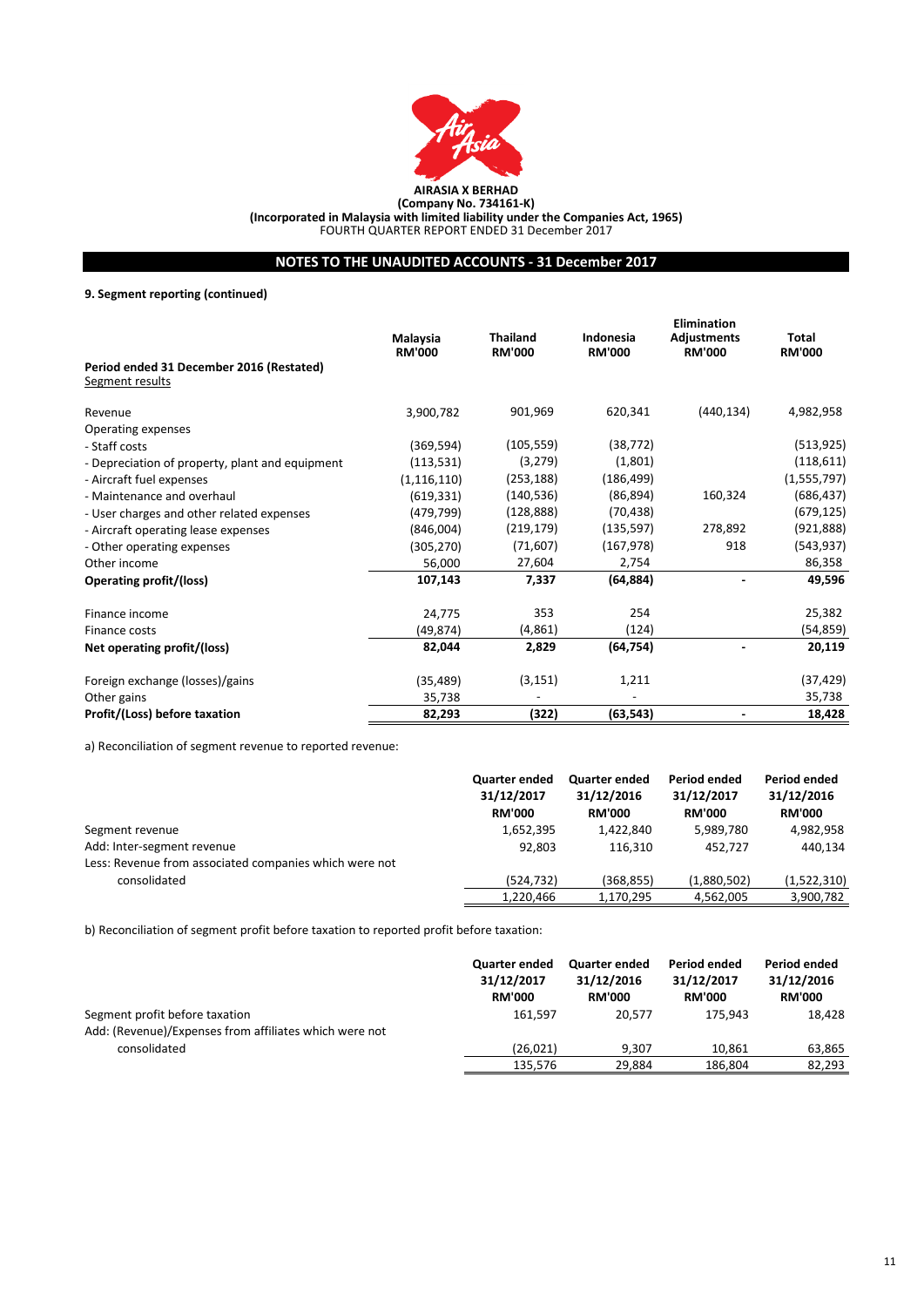

**NOTES TO THE UNAUDITED ACCOUNTS - 31 December 2017**

**10. Revenue**

|                                 |                                    | <b>INDIVIDUAL QUARTER</b>                                        |               | <b>CUMULATIVE</b>                                    |
|---------------------------------|------------------------------------|------------------------------------------------------------------|---------------|------------------------------------------------------|
|                                 | <b>Quarter ended</b><br>31/12/2017 | Period ended<br><b>Quarter ended</b><br>31/12/2016<br>31/12/2017 |               | <b>Period ended</b><br>31/12/2016<br><b>Restated</b> |
|                                 | <b>RM'000</b>                      | <b>RM'000</b>                                                    | <b>RM'000</b> | <b>RM'000</b>                                        |
| Scheduled flights               | 803,827                            | 782,510                                                          | 2,940,354     | 2,430,034                                            |
| Charter flights                 | 51,391                             | 42.640                                                           | 165.306       | 254.720                                              |
| Freight services                | 53,018                             | 40,896                                                           | 171.008       | 134,913                                              |
| Ancillary revenue               | 218,831                            | 188.077                                                          | 830.494       | 639,472                                              |
| Aircraft operating lease income | 92,803                             | 116,310                                                          | 452.727       | 440,134                                              |
| Management fees                 | 596                                | (138)                                                            | 2.116         | 1,509                                                |
|                                 | 1.220.466                          | 1.170.295                                                        | 4.562.005     | 3,900,782                                            |

Ancillary revenue includes assigned seat, cancellation, documentation and other fees, and the on-board sale of meals and merchandise.

### **11. Staff cost**

|                                         | <b>INDIVIDUAL QUARTER</b>                           |                                                     | <b>CUMULATIVE</b>                           |                                             |
|-----------------------------------------|-----------------------------------------------------|-----------------------------------------------------|---------------------------------------------|---------------------------------------------|
|                                         | <b>Quarter ended</b><br>31/12/2017<br><b>RM'000</b> | <b>Quarter ended</b><br>31/12/2016<br><b>RM'000</b> | Period ended<br>31/12/2017<br><b>RM'000</b> | Period ended<br>31/12/2016<br><b>RM'000</b> |
| Wages, salaries, bonuses and allowances | 102.640                                             | 115.772                                             | 376.554                                     | 341.776                                     |
| Defined contribution retirement plan    | 9,486                                               | 7.192                                               | 43.880                                      | 27,334                                      |
| Share option expense                    | 599                                                 | 620                                                 | 825                                         | 484                                         |
|                                         | 112.725                                             | 123.584                                             | 421.259                                     | 369.594                                     |

### **12. Other income**

|                                  |                                                     | <b>INDIVIDUAL QUARTER</b>                           |                                             | <b>CUMULATIVE</b>                           |  |
|----------------------------------|-----------------------------------------------------|-----------------------------------------------------|---------------------------------------------|---------------------------------------------|--|
|                                  | <b>Quarter ended</b><br>31/12/2017<br><b>RM'000</b> | <b>Quarter ended</b><br>31/12/2016<br><b>RM'000</b> | Period ended<br>31/12/2017<br><b>RM'000</b> | Period ended<br>31/12/2016<br><b>RM'000</b> |  |
| Commission income from insurance | 1.006                                               | 1,852                                               | 3,801                                       | 6.665                                       |  |
| <b>Others</b>                    | 460                                                 | 19.179                                              | 20.052                                      | 49,335                                      |  |
|                                  | 1.466                                               | 21,031                                              | 23,853                                      | 56.000                                      |  |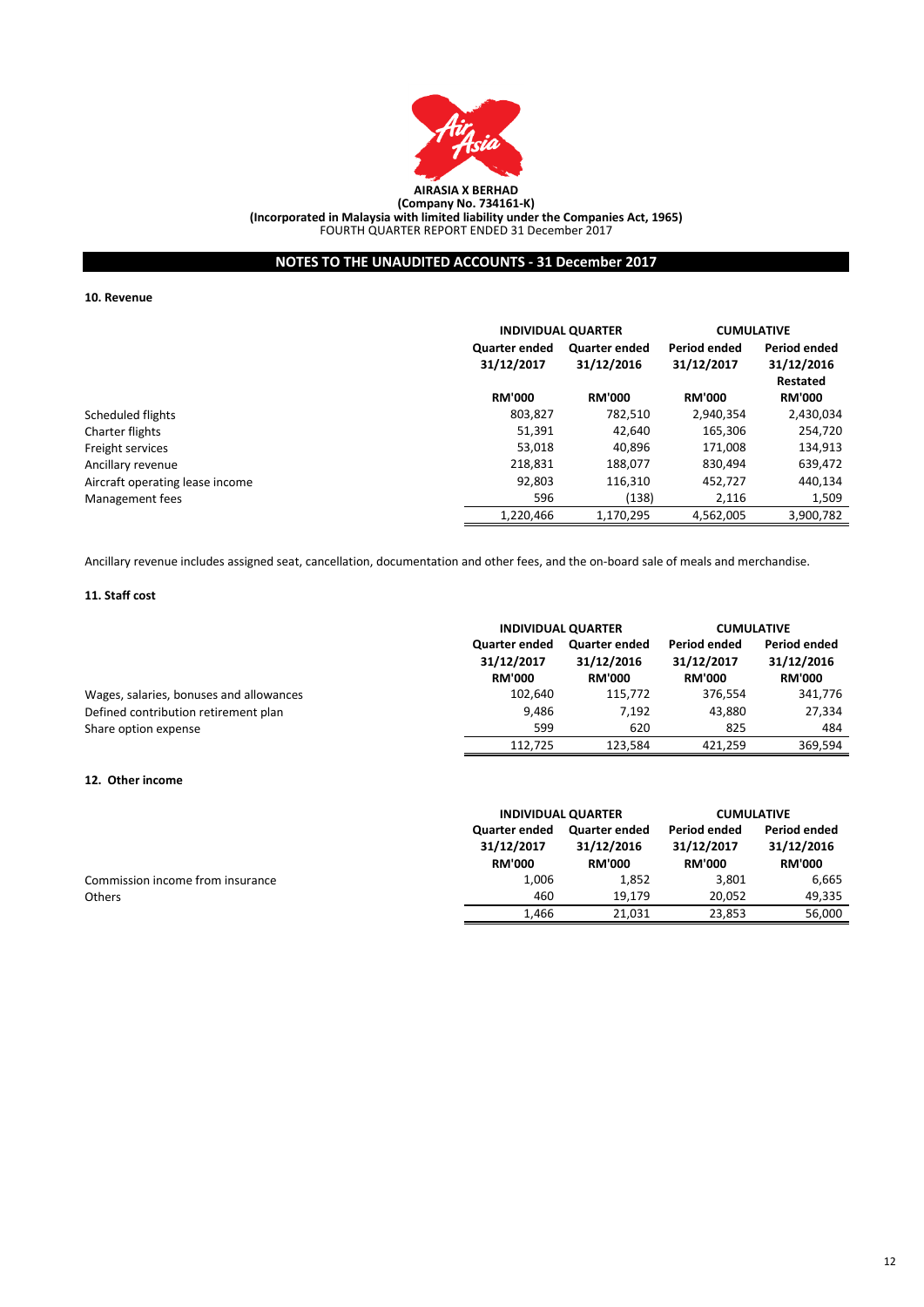

**NOTES TO THE UNAUDITED ACCOUNTS - 31 December 2017**

# **13. Finance income/(costs)**

|                                                   |                                              | <b>INDIVIDUAL QUARTER</b>                    |                                             | <b>CUMULATIVE</b>                                  |
|---------------------------------------------------|----------------------------------------------|----------------------------------------------|---------------------------------------------|----------------------------------------------------|
|                                                   | Quarter ended<br>31/12/2017<br><b>RM'000</b> | Quarter ended<br>31/12/2016<br><b>RM'000</b> | Period ended<br>31/12/2017<br><b>RM'000</b> | <b>Period ended</b><br>31/12/2016<br><b>RM'000</b> |
| <b>Finance income:</b>                            |                                              |                                              |                                             |                                                    |
| Interest income on deposits with licensed banks   | 2,590                                        | 1,556                                        | 5,523                                       | 5,193                                              |
| Discounting and accretion of interest on deposits | 36,282                                       | 19,582                                       | 36,282                                      | 19,582                                             |
| Other interest income                             | 7,291                                        |                                              | 14,821                                      | $\overline{a}$                                     |
|                                                   | 46,163                                       | 21,138                                       | 56,626                                      | 24,775                                             |
| <b>Finance costs:</b>                             |                                              |                                              |                                             |                                                    |
| Interest expense on bank borrowings               | (10, 425)                                    | (9, 152)                                     | (36, 476)                                   | (37, 716)                                          |
| Discounting effect of deposits                    | (46,065)                                     | (9,614)                                      | (46,065)                                    | (9,614)                                            |
| Bank facilities and other charges                 | (201)                                        | (1,797)                                      | (2, 105)                                    | (2, 544)                                           |
|                                                   | (56, 691)                                    | (20, 563)                                    | (84,646)                                    | (49, 874)                                          |
| Foreign exchange gains/(losses)                   |                                              |                                              |                                             |                                                    |
| Unrealised foreign exchange gains/(losses) on:    |                                              |                                              |                                             |                                                    |
| - Borrowings                                      | 36,458                                       | (94, 800)                                    | 98,542                                      | (37, 562)                                          |
| - Deposits and bank balances                      | (6, 952)                                     | 1,622                                        | (22,440)                                    | 2,073                                              |
| Net foreign exchange gains/(losses)               | 29,506                                       | (93, 178)                                    | 76,102                                      | (35,489)                                           |

### **14. Taxation**

The explanation of the relationship between taxation and profit before taxation is as follows:

| <b>INDIVIDUAL QUARTER</b>          |                                                                         | <b>CUMULATIVE</b> |                                               |  |  |
|------------------------------------|-------------------------------------------------------------------------|-------------------|-----------------------------------------------|--|--|
| <b>Quarter ended</b><br>31/12/2017 | <b>Period ended</b><br><b>Quarter ended</b><br>31/12/2016<br>31/12/2017 |                   | Period ended<br>31/12/2016<br><b>Restated</b> |  |  |
| <b>RM'000</b>                      | <b>RM'000</b>                                                           | <b>RM'000</b>     | <b>RM'000</b>                                 |  |  |
| 135.576                            | 29.884                                                                  | 186.804           | 82.293                                        |  |  |
|                                    |                                                                         |                   |                                               |  |  |
| 32,538                             | 7.172                                                                   | 44.833            | 19.750                                        |  |  |
|                                    |                                                                         |                   |                                               |  |  |
| 54                                 | (169)                                                                   | 1.236             | (169)                                         |  |  |
| 27,278                             | (14, 877)                                                               | 50,557            | 31,945                                        |  |  |
| (8,708)                            | (1,248)                                                                 | (8,708)           | (14,070)                                      |  |  |
| 51,162                             | (9, 122)                                                                | 87,918            | 37,456                                        |  |  |
|                                    |                                                                         |                   |                                               |  |  |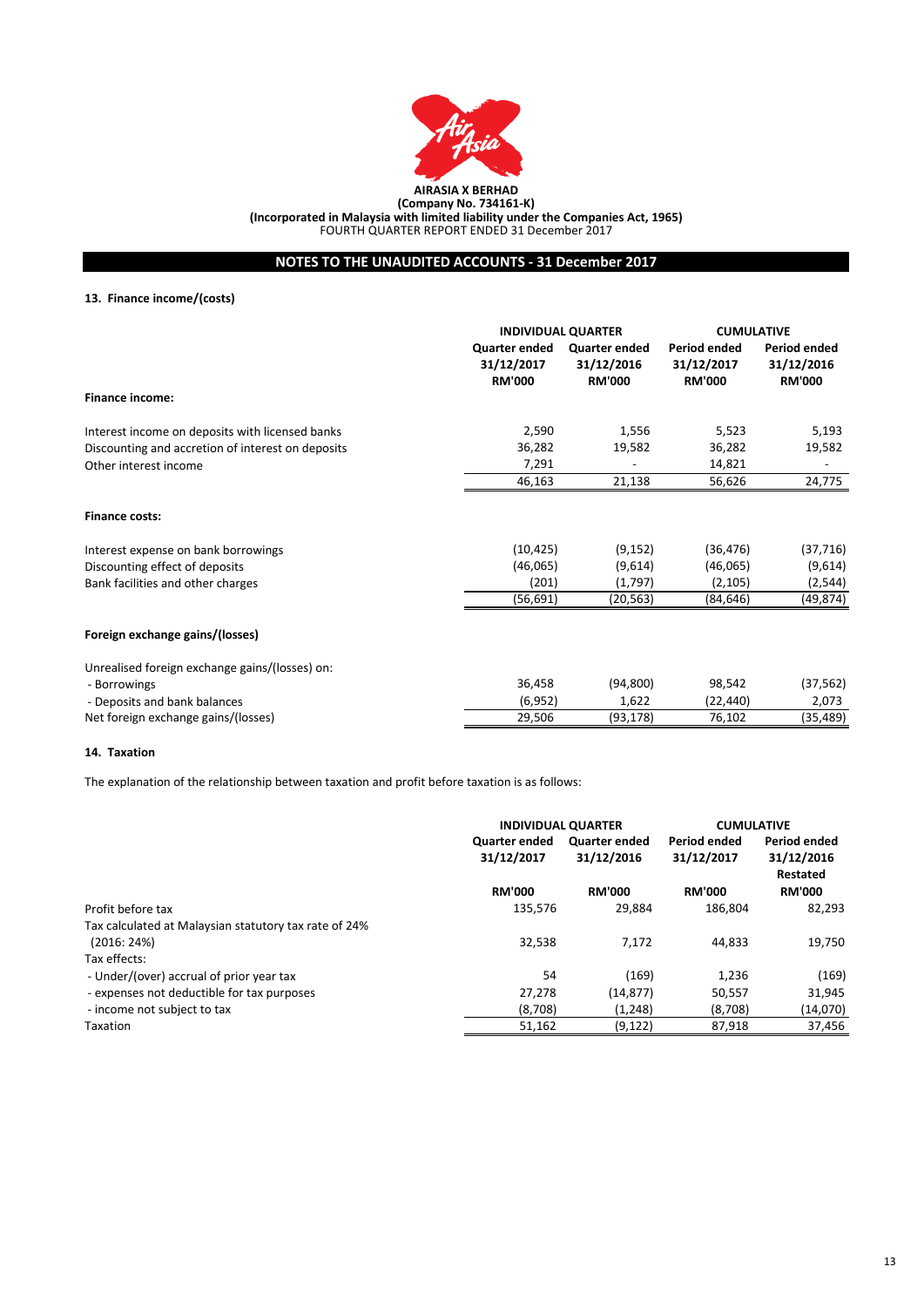

# **NOTES TO THE UNAUDITED ACCOUNTS - 31 December 2017**

### **15. Disclosure of realised and unrealised accumulated gains/(losses)**

The cumulative losses of the Group and its subsidiaries comprise realised and unrealised gains/(losses) are as follows:

|                                                                           | As at<br>31/12/2017 | As at<br>31/12/2016<br>Restated |
|---------------------------------------------------------------------------|---------------------|---------------------------------|
|                                                                           | <b>RM'000</b>       | <b>RM'000</b>                   |
| Total accumulated gains/(losses) of AirAsia X Berhad and its subsidiaries |                     |                                 |
| - Realised                                                                | (798, 332)          | (793,080)                       |
| - Unrealised                                                              | 262,397             | 158,259                         |
|                                                                           | (535, 935)          | (634, 821)                      |
| Total share of accumulated losses from associated company                 |                     |                                 |
| - Realised                                                                | (20,018)            | (20,018)                        |
| Total share of accumulated losses from joint venture                      |                     |                                 |
| - Realised                                                                | (53,888)            | (53,888)                        |
| <b>Total accumulated losses</b>                                           | (609, 841)          | (708,727)                       |

### **16. Property, plant and equipment**

#### **(a) Acquisition and disposal**

During the quarter ended 31 December 2017, the Group acquired property, plant and equipment amounting to RM5.4 million (quarter ended 31 December 2016: RM18.5 million).

During the quarter ended 31 December 2017, proceeds from disposal of property, plant and equipment amounted to RM4.6 million (quarter ended 31 December 2016: RM Nil).

### **(b) Write-off**

During the quarter ended 31 December 2017, the Group wrote off property, plant and equipment amounting to RM207k (quarter ended 31 December 2016: RM27.5 million).

#### **17. Deposits on aircraft purchase**

The deposits on aircraft purchase are denominated in US Dollars ("USD") and are in respect of pre-delivery payments on aircraft purchase, which will be delivered between 2018 to 2027. Pre-delivery payments constitute instalments made in respect of the price of the aircraft and are deducted from the final price upon delivery.

### **18. Other deposits and prepayments**

Other deposits and prepayments include prepayments for maintenance of aircraft and deposits paid to lessors for leased aircraft. These prepayments and deposits are denominated in USD.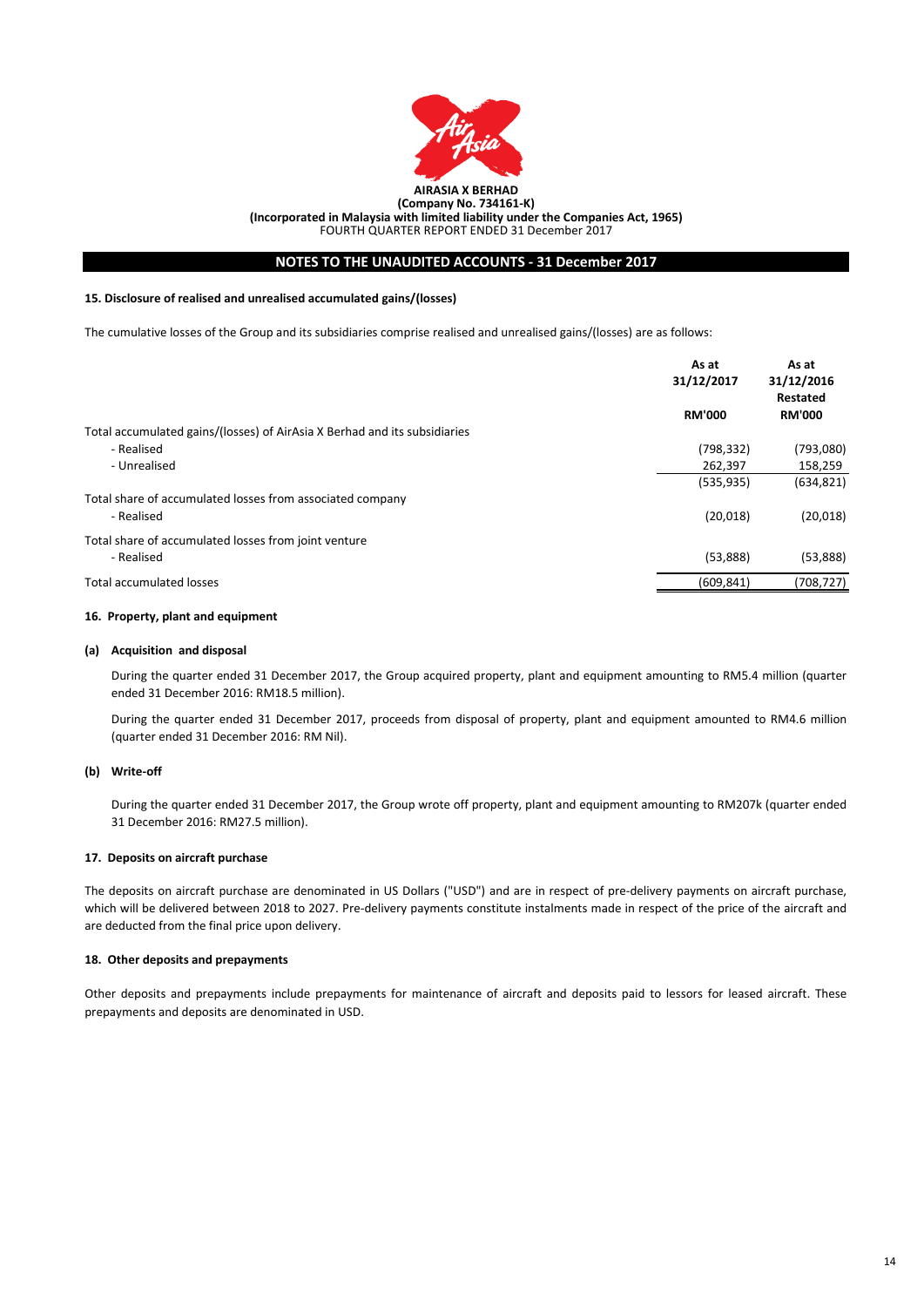

# **NOTES TO THE UNAUDITED ACCOUNTS - 31 December 2017**

**19. Investment in an associate**

|                                          | As at<br>31/12/2017<br><b>RM'000</b> | As at<br>31/12/2016<br><b>RM'000</b> |
|------------------------------------------|--------------------------------------|--------------------------------------|
| Unquoted investments, at cost            | 20,018                               | 20,018                               |
| Group's share of post-acquisition losses | (20, 018)                            | (20, 018)                            |
|                                          | $\overline{\phantom{0}}$             | -                                    |

The details of the associate is as follows:-

|                            | <b>Group effective equity interest</b> |            |            |                |  |
|----------------------------|----------------------------------------|------------|------------|----------------|--|
|                            | Country of                             | 31/12/2017 | 31/12/2016 | Principal      |  |
| <b>Name</b>                | Incorporation                          | %          | %          | activity       |  |
|                            |                                        |            |            | Commercial air |  |
| Thai AAX Co., Ltd ("TAAX") | Thailand                               | 49%        | 49%        | transport      |  |
|                            |                                        |            |            | services       |  |

The Group has discontinued the recognition of its share of losses incurred by TAAX as the Group's interests had been reduced to zero. The Group's share of profit of TAAX for the current financial quarter, which have not been equity accounted for, amounted to RM15.0 million (31 December 2016: loss of RM4.2 million). As at 31 December 2017, the unrecognised amount of the Group's share of loss of TAAX which have not been equity accounted for amounted to RM21.5 million (31 December 2016: RM45.8 million).

### **20. Investment in a joint venture**

|                                          | As at<br>31/12/2017<br><b>RM'000</b> | As at<br>31/12/2016<br><b>RM'000</b> |
|------------------------------------------|--------------------------------------|--------------------------------------|
| Unquoted investments, at cost            | 53,888                               | 53,888                               |
| Group's share of post-acquisition losses | (53,888)                             | (53,888)                             |
|                                          | $\overline{\phantom{a}}$             |                                      |

The details of the joint venture is as follows:-

|                                      | Group effective equity interest |            |            |                |
|--------------------------------------|---------------------------------|------------|------------|----------------|
|                                      | Country of                      | 31/12/2017 | 31/12/2016 | Principal      |
| Name                                 | Incorporation                   | %          | %          | activity       |
|                                      |                                 |            |            | Commercial air |
| PT. Indonesia AirAsia Extra ("IAAX") | Indonesia                       | 49%        | 49%        | transport      |
|                                      |                                 |            |            | services       |

The Group has discontinued the recognition of its share of losses incurred by IAAX as the Group's interests had been reduced to zero. The Group's share of loss of IAAX for the current financial quarter, which have not been equity accounted for, amounted to RM1.9 million (31 December 2016: loss of RM591k). As at 31 December 2017, the unrecognised amount of the Group's share of loss of IAAX which have not been equity accounted for amounted to RM50.0 million (31 December 2016: RM51.4 million).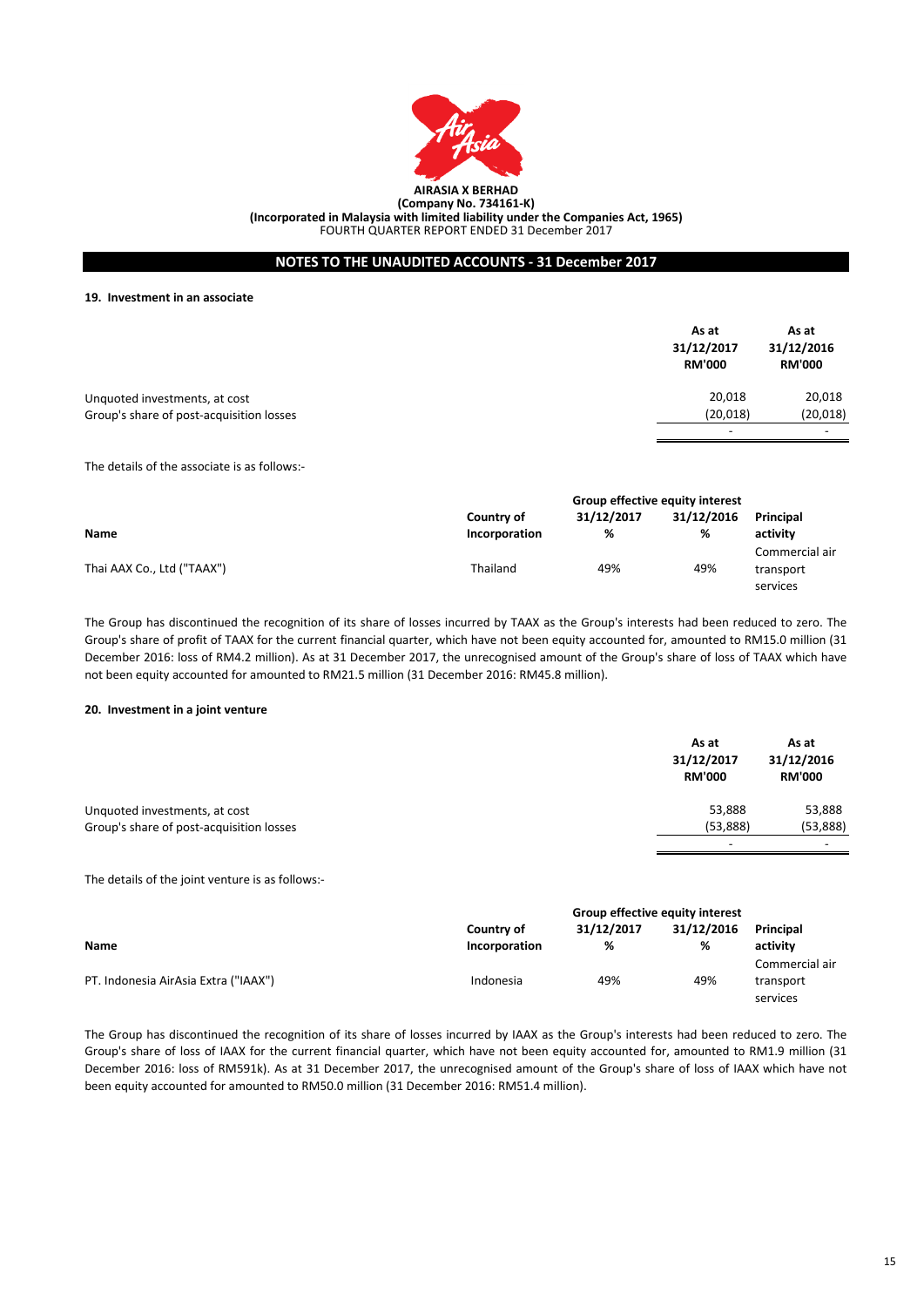

# **NOTES TO THE UNAUDITED ACCOUNTS - 31 December 2017**

### **21. Receivables and prepayments**

|                                                | As at         | As at         |
|------------------------------------------------|---------------|---------------|
|                                                | 31/12/2017    | 31/12/2016    |
|                                                |               | Restated      |
|                                                | <b>RM'000</b> | <b>RM'000</b> |
| Trade receivables                              | 133,792       | 126,448       |
| Less: Allowance for impairment of receivables  | (57,089)      | (746)         |
|                                                | 76,703        | 125,702       |
| Other receivables                              | 71,581        | 73,791        |
| Less : Allowance for impairment of receivables | (17, 495)     | (13,789)      |
|                                                | 54,086        | 60,002        |
| <b>Deposits</b>                                | 26,804        | 28,008        |
| Prepayments                                    | 72,976        | 73,034        |
|                                                | 230,569       | 286,746       |

### **22. Deposits, cash and bank balances**

For the purpose of the statement of cash flows, cash and cash equivalents include the following:

|                               | As at<br>31/12/2017<br><b>RM'000</b> | As at<br>31/12/2016<br><b>RM'000</b> |
|-------------------------------|--------------------------------------|--------------------------------------|
| Cash and bank balances        | 391,447                              | 382,406                              |
| Deposits with licensed banks  | 41.228                               | 39,615                               |
|                               | 432.675                              | 422.021                              |
| Deposit pledged as securities | (41, 228)                            | (39, 615)                            |
| Cash and cash equivalents     | 391,447                              | 382,406                              |

### **23. Derivative Financial Instruments**

The fair value of derivative financial instruments is determined in accordance with MFRS139 "Financial Instruments: Recognition and Measurement", and are measured by level 2 of the fair value measurement hierarchy. As at 31 December 2017, outstanding number of barrels of Brent and fuel derivative contracts was 364,862 barrels (2016: 4,012,809 barrels).

# **24. Trade and other payables**

|                                | As at<br>31/12/2017 | As at<br>31/12/2016<br>Restated |
|--------------------------------|---------------------|---------------------------------|
|                                | <b>RM'000</b>       | <b>RM'000</b>                   |
| Non-current:                   |                     |                                 |
| Aircraft maintenance provision | 761,457             | 591,574                         |
| Other deposits                 | 76,864              | 62,796                          |
|                                | 838,321             | 654,370                         |
| Current:                       |                     |                                 |
| Trade payables                 | 205,870             | 251,253                         |
| Other payables and accruals    | 912,477             | 707,331                         |
|                                | 1,118,347           | 958,584                         |

Included in other payables and accruals are operational expenses and passenger service charges payable to airport authorities.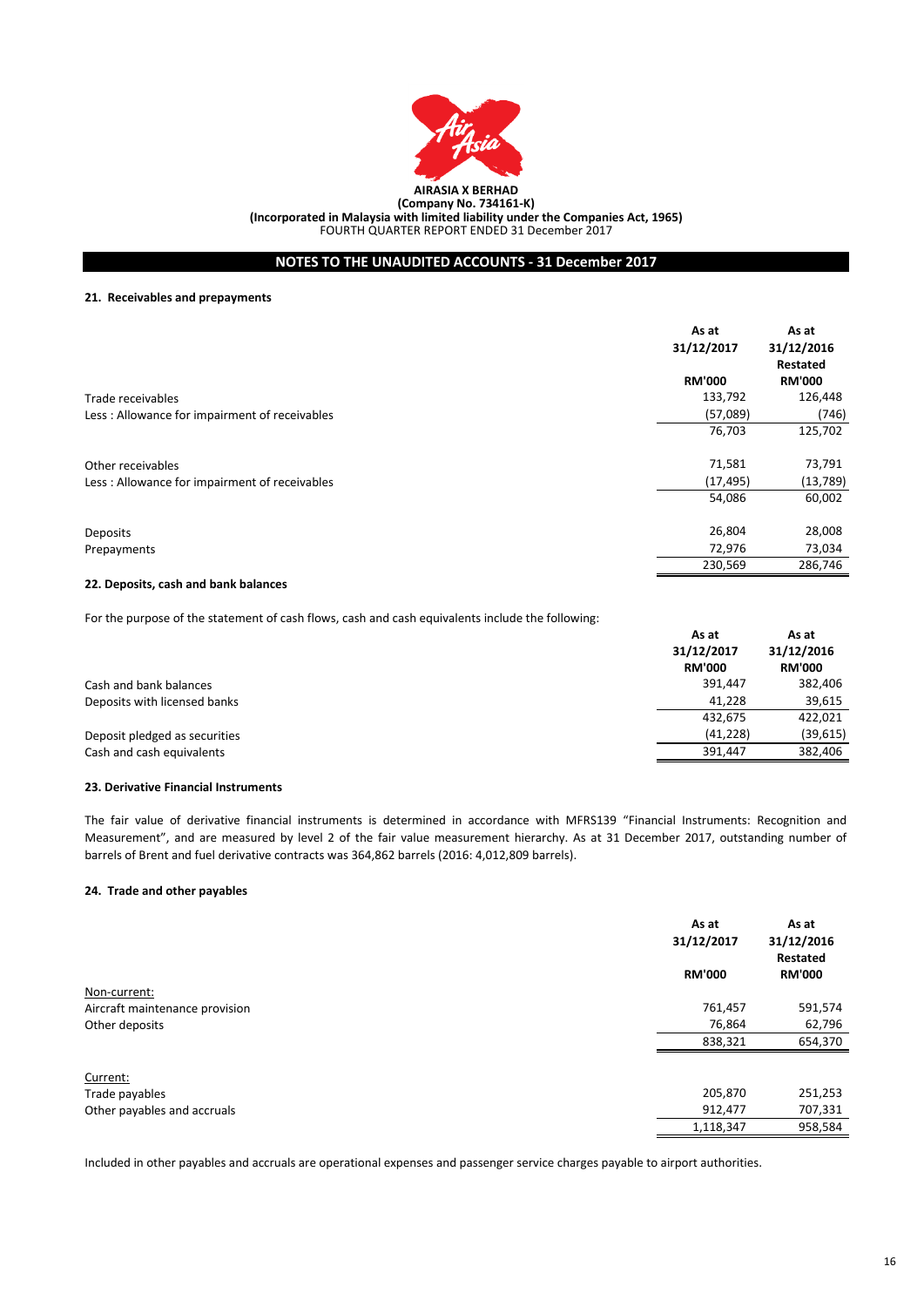

**NOTES TO THE UNAUDITED ACCOUNTS - 31 December 2017**

**25. Borrowings**

|                                                   | As at<br>31/12/2017<br><b>RM'000</b> | As at<br>31/12/2016<br><b>RM'000</b> |
|---------------------------------------------------|--------------------------------------|--------------------------------------|
| Current                                           |                                      |                                      |
| Secured:                                          |                                      |                                      |
| - Term loans                                      | 188,501                              | 208,222                              |
| - Hire purchase                                   | 27                                   | 16                                   |
|                                                   | 188,528                              | 208,238                              |
| Non-current                                       |                                      |                                      |
| Secured:                                          |                                      |                                      |
| - Term loans                                      | 673,392                              | 952,072                              |
| - Hire purchase                                   | 50                                   | 16                                   |
|                                                   | 673,442                              | 952,088                              |
| <b>Total borrowings</b>                           | 861,970                              | 1,160,326                            |
| The currency profile of borrowings is as follows: |                                      |                                      |
|                                                   | As at<br>31/12/2017<br>$- - - - - -$ | As at<br>31/12/2016<br>$- - - - - -$ |

|                  | $3 + 7 + 6 + 7$ | $3 + 7 + 7 + 0 + 0$ |
|------------------|-----------------|---------------------|
|                  | <b>RM'000</b>   | <b>RM'000</b>       |
| Ringgit Malaysia |                 | 32                  |
| <b>US Dollar</b> | 861,893         | 1,160,294           |
|                  | 861,970         | 1,160,326           |

The Group's and Company's borrowings are repayable as follows:

|                                              | As at<br>31/12/2017<br><b>RM'000</b> | As at<br>31/12/2016<br><b>RM'000</b> |
|----------------------------------------------|--------------------------------------|--------------------------------------|
| Not later than 1 year                        | 188.528                              | 208,238                              |
| Later than 1 year and not later than 5 years | 526.744                              | 832,912                              |
| Later than 5 years                           | 146.698                              | 119.176                              |
|                                              | 861,970                              | 1,160,326                            |

# **26. Profit per share**

# Basic profit per share

Basic profit per share is calculated by dividing the net profit for the quarter/financial period by the weighted average number of ordinary shares in issue during the quarter/financial period.

|                                                                 | <b>INDIVIDUAL QUARTER</b>          |                                    | <b>CUMULATIVE</b>          |                                               |
|-----------------------------------------------------------------|------------------------------------|------------------------------------|----------------------------|-----------------------------------------------|
|                                                                 | <b>Quarter ended</b><br>31/12/2017 | <b>Quarter Ended</b><br>31/12/2016 | Period ended<br>31/12/2017 | <b>Period ended</b><br>31/12/2016<br>Restated |
| Net profit for the individual quarter/financial period (RM'000) | 84.414                             | 39.006                             | 98.886                     | 44.837                                        |
| Weighted average number of ordinary shares in issue ('000)      | 4.148.148                          | 4.148.148                          | 4.148.148                  | 4,148,148.00                                  |
| Profit per share (sen)                                          | 2.0                                | 0.9                                | 2.4                        | 1.1                                           |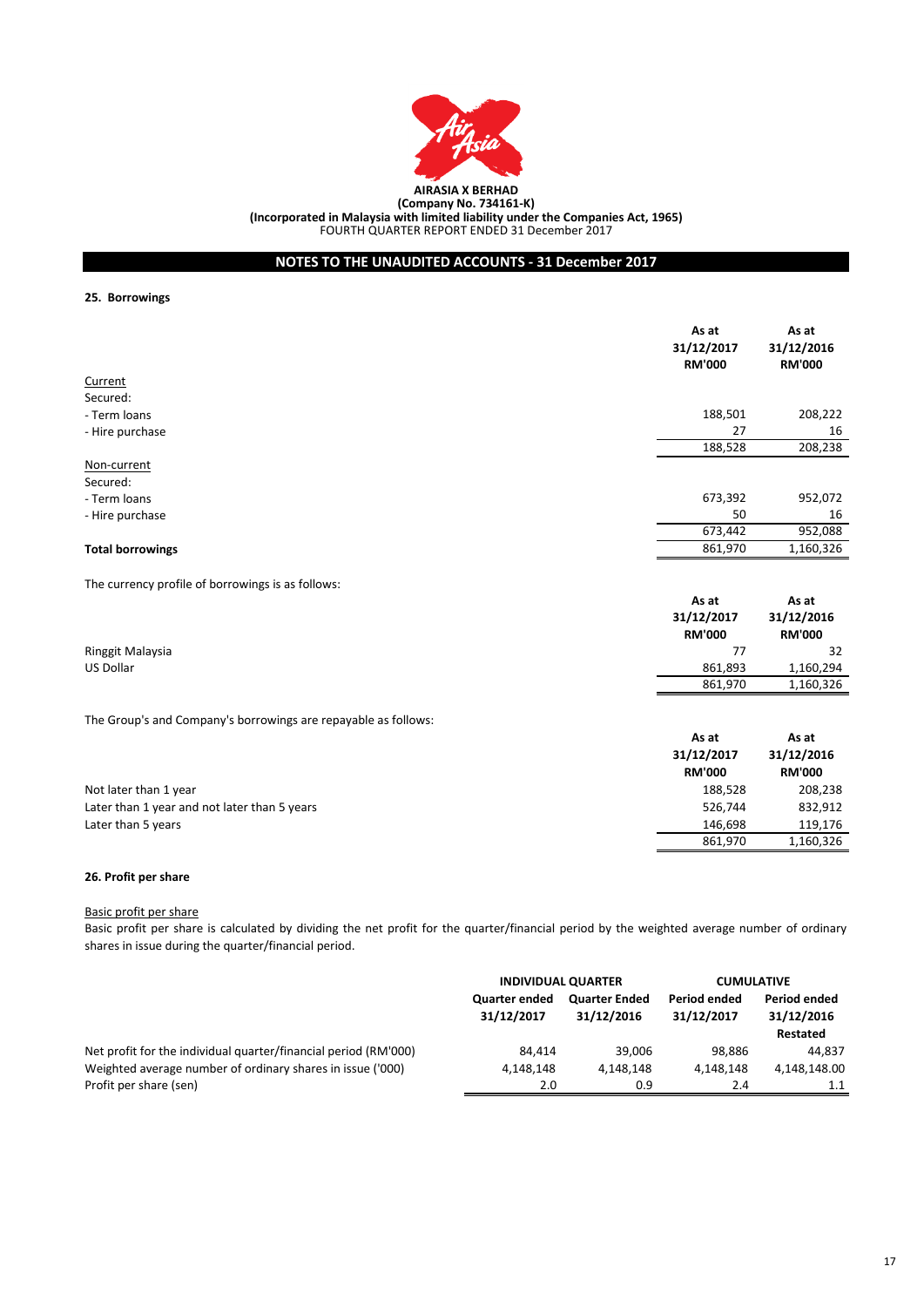

# **NOTES TO THE UNAUDITED ACCOUNTS - 31 December 2017**

## **27. Post balance sheet events**

There is no material subsequent event noted during the financial period ended 31 December 2017.

### **28. Contingent assets and contingent liabilities**

As at the date of this report, the Group does not have any contingent assets or contingent liabilities.

### **29. Capital commitments outstanding not provided for in the interim financial report**

(a) Capital commitments not provided for in the financial statements are as follows:-

|                   | As at<br>31/12/2017<br><b>RM'000</b> | As at<br>31/12/2016<br><b>RM'000</b> |
|-------------------|--------------------------------------|--------------------------------------|
| Aircraft purchase | 107,873,854                          | 119,092,201                          |
|                   |                                      |                                      |

# (b) Non-cancellable operating leases

The future minimum lease payments and sublease receipts under non-cancellable operating leases are as follows:-

| 31/12/2016<br>31/12/2017<br><b>RM'000</b>     | <b>RM'000</b> |
|-----------------------------------------------|---------------|
| Future minimum lease payments<br>7,591,532    | 9,013,136     |
| Future minimum sublease receipts<br>2,006,436 | 2,531,740     |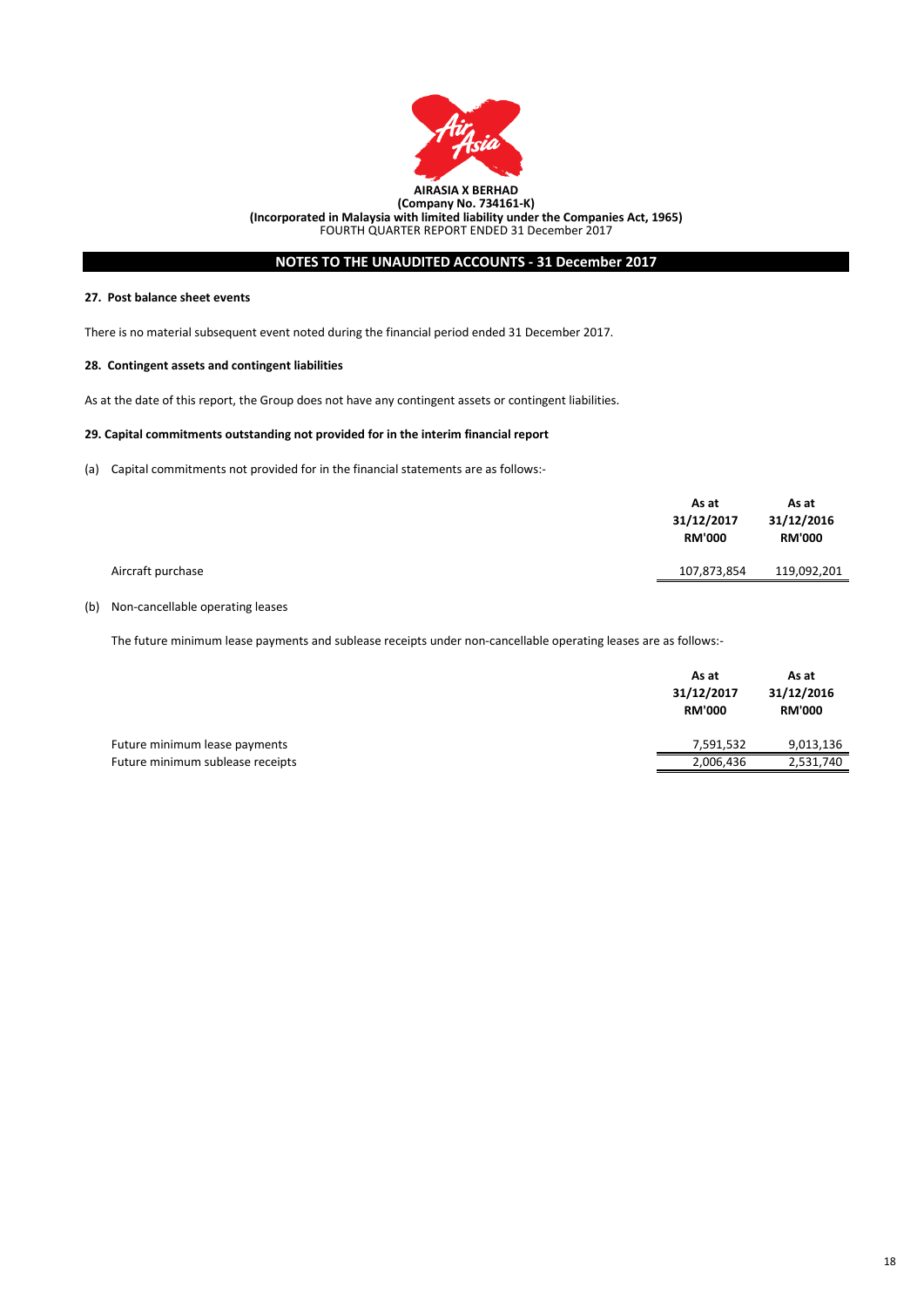

# **NOTES TO THE UNAUDITED ACCOUNTS - 31 December 2017**

# **30. Significant related parties transactions**

Details of the relationships and transactions between AirAsia X and its significant related parties are as described below.

Name of companies **Name of companies** Relationship Thai AirAsia X Co Ltd ("TAAX") Associate PT Indonesia AirAsia Extra ("IAAX") Joint Venture AirAsia Berhad ("AAB")

Caterhamjet Global Ltd ("CJG") Common Directors and shareholders Thai AirAsia Co., Ltd ("TAA") Common Directors and shareholders PT Indonesia AirAsia ("IAA") Common Directors and shareholders AirAsia Japan Co., Ltd ("AAJ") Common Directors and shareholders Philippines AirAsia Inc. (formerly known as "Zest Airway Inc.") ("AAZ") Common Directors and shareholders Asian Aviation Centre of Excellence Sdn Bhd ("AACOE") Common Directors and shareholders AirAsia Global Shared Services Sdn Bhd ("AGSS") Common Directors and shareholders Rokki Sdn Bhd (formerly known as Tune Box Sdn Bhd) ("Rokki") Common Directors and shareholders Tune Insurance Malaysia Berhad ("TIMB") Common Directors and shareholders Yummy Kitchen Sdn Bhd ("Yummy Kitchen") Common Directors and shareholders Ground Team Red Sdn Bhd ("GTR") Common Directors and shareholders

Shareholder of the Company for which there is no control, significant influence or joint control, and common Directors and shareholders

These following items have been included in the income statement:

|                                                       |                                                     | <b>INDIVIDUAL QUARTER</b>                           |                                                    | <b>CUMULATIVE</b>                                  |  |
|-------------------------------------------------------|-----------------------------------------------------|-----------------------------------------------------|----------------------------------------------------|----------------------------------------------------|--|
|                                                       | <b>Quarter ended</b><br>31/12/2017<br><b>RM'000</b> | <b>Quarter Ended</b><br>31/12/2016<br><b>RM'000</b> | <b>Period ended</b><br>31/12/2017<br><b>RM'000</b> | <b>Period ended</b><br>31/12/2016<br><b>RM'000</b> |  |
| <b>TAAX</b>                                           |                                                     |                                                     |                                                    |                                                    |  |
| - Aircraft operating lease income for leased aircraft | 67,292                                              | 88,203                                              | 338,853                                            | 329,402                                            |  |
| <b>IAAX</b>                                           |                                                     |                                                     |                                                    |                                                    |  |
| - Aircraft operating lease income for leased aircraft | 25,511                                              | 28,107                                              | 113,874                                            | 110,732                                            |  |
| AAB                                                   |                                                     |                                                     |                                                    |                                                    |  |
| - Operational service charges                         | (4, 138)                                            | (26, 237)                                           | (15,802)                                           | (65, 640)                                          |  |
| - Brand license fee                                   |                                                     |                                                     | (8,530)                                            | (8,530)                                            |  |
| - Charter air travel services                         |                                                     | (12, 589)                                           | (279)                                              | 42,867                                             |  |
| - Lounge services                                     | 816                                                 |                                                     | 1,888                                              |                                                    |  |
| CJG                                                   |                                                     |                                                     |                                                    |                                                    |  |
| - Charter air travel services                         |                                                     | (3,631)                                             | (2,780)                                            | (6,606)                                            |  |
| <b>TAA</b>                                            |                                                     |                                                     |                                                    |                                                    |  |
| - Operational services charged to/(from) TAA          | 122                                                 | (1, 126)                                            | 519                                                | 979                                                |  |
| <b>IAA</b>                                            |                                                     |                                                     |                                                    |                                                    |  |
| - Operational services charged to/(from) IAA          | 1                                                   | (2)                                                 | 19                                                 | 1,271                                              |  |
| AAJ                                                   |                                                     |                                                     |                                                    |                                                    |  |
| - Operational services charged to AAJ                 | 169                                                 |                                                     | 265                                                |                                                    |  |
| AAZ                                                   |                                                     |                                                     |                                                    |                                                    |  |
| - Operational services charged to AAZ                 | 375                                                 | 627                                                 | 1,249                                              | 3,784                                              |  |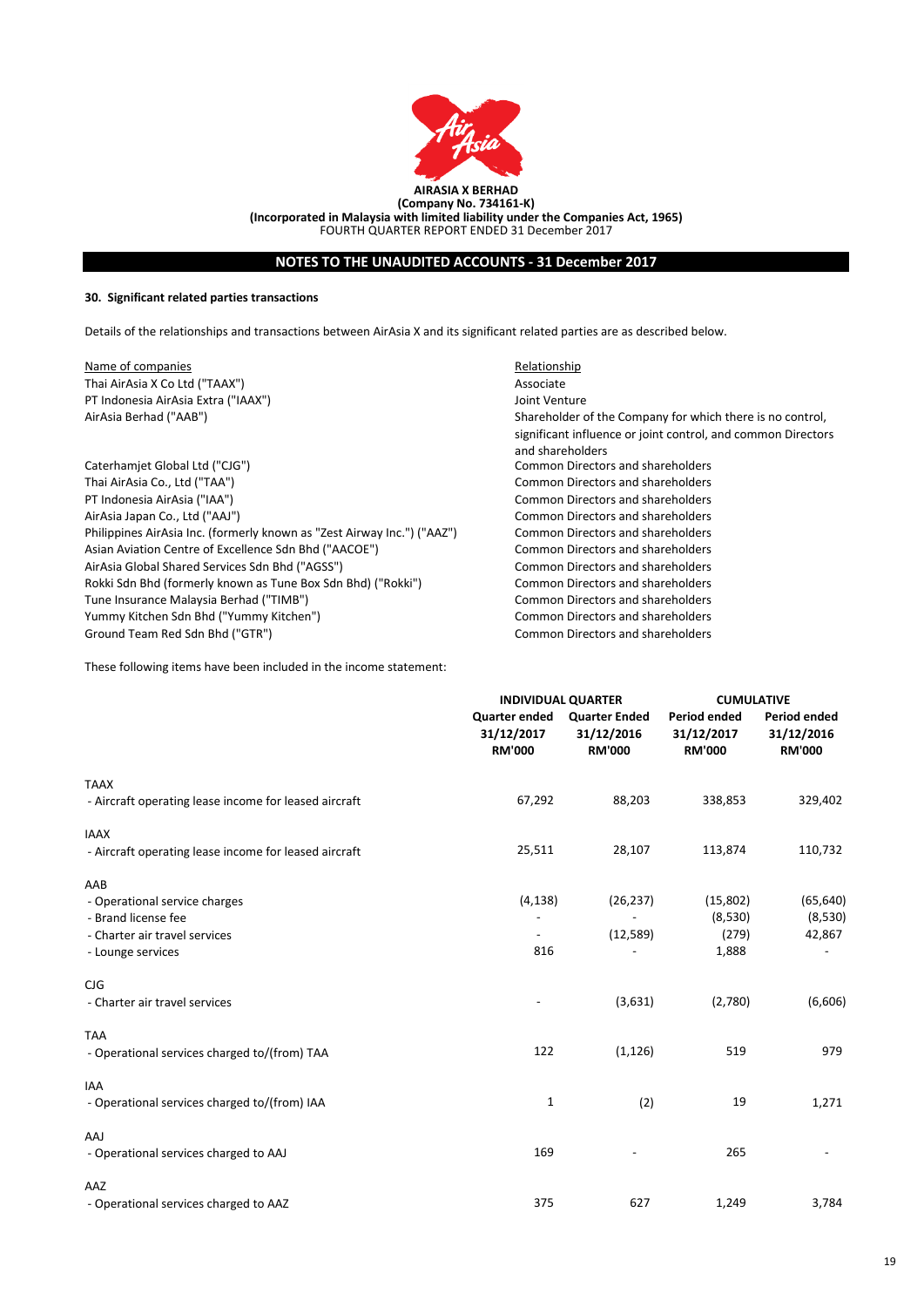

**NOTES TO THE UNAUDITED ACCOUNTS - 31 December 2017**

# **30. Significant related parties transactions (continued)**

|                                                           | <b>INDIVIDUAL QUARTER</b>                           |                                                     | <b>CUMULATIVE</b>                                  |                                                    |
|-----------------------------------------------------------|-----------------------------------------------------|-----------------------------------------------------|----------------------------------------------------|----------------------------------------------------|
|                                                           | <b>Quarter ended</b><br>31/12/2017<br><b>RM'000</b> | <b>Quarter Ended</b><br>31/12/2016<br><b>RM'000</b> | <b>Period ended</b><br>31/12/2017<br><b>RM'000</b> | <b>Period ended</b><br>31/12/2016<br><b>RM'000</b> |
| AACOE                                                     |                                                     |                                                     |                                                    |                                                    |
| - Training services                                       | (2,714)                                             | (4, 225)                                            | (12, 851)                                          | (11,032)                                           |
| AGSS                                                      |                                                     |                                                     |                                                    |                                                    |
| - Provision of shared services                            | (767)                                               | (1, 331)                                            | (3, 345)                                           | (5, 126)                                           |
| Rokki                                                     |                                                     |                                                     |                                                    |                                                    |
| - In-flight entertainment system and software expenses    | (966)                                               | (1,836)                                             | (3,906)                                            | (3,827)                                            |
| <b>TIMB</b>                                               |                                                     |                                                     |                                                    |                                                    |
| - Commission received/ receivable on travel insurance     | 612                                                 | 214                                                 | 2,266                                              | 3,920                                              |
| - Premium collected on behalf of TIMB on travel insurance | (2, 448)                                            | (859)                                               | (9,064)                                            | (15,681)                                           |
| Yummy Kitchen                                             |                                                     |                                                     |                                                    |                                                    |
| - Provision of food catering services                     | (89)                                                |                                                     | (1,047)                                            |                                                    |
| <b>GTR</b>                                                |                                                     |                                                     |                                                    |                                                    |
| - Sale of ramp equipment                                  | 4,630                                               |                                                     | 4,630                                              |                                                    |
| - Ground handling services                                | (5, 917)                                            |                                                     | (5, 917)                                           |                                                    |

### **31. Prior year adjustments**

During the financial period, the Group instituted additional controls resulting in identification of accounting errors, for which prior year adjustments were made in the following areas:

- (a) charter business and lease rental;
- (b) inter-company revenue, cancellation fees and related foreign exchange;
- (c) passenger service charges in China; and
- (d) deferred tax assets.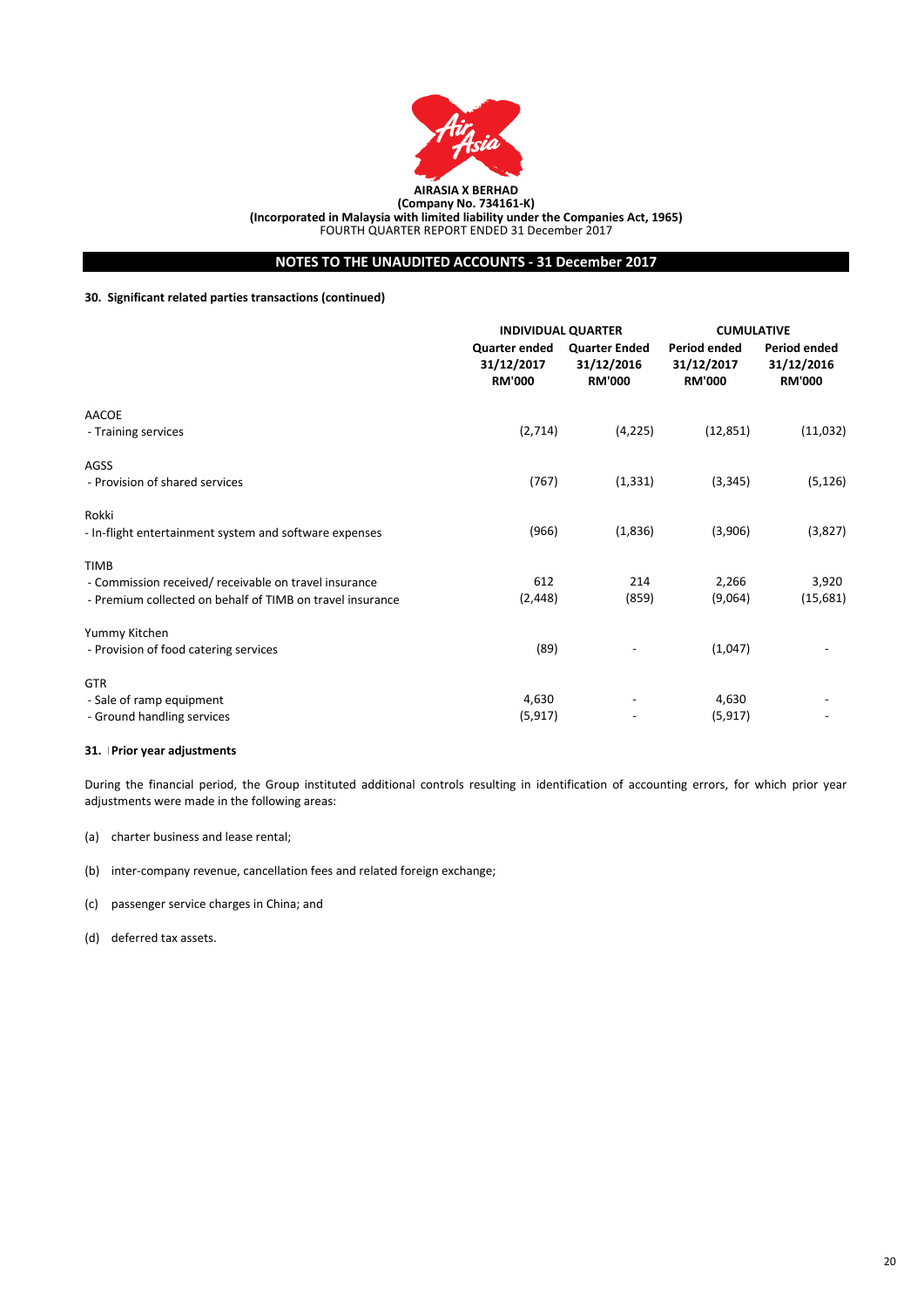

**NOTES TO THE UNAUDITED ACCOUNTS - 31 December 2017**

# **31. Prior year adjustments (continued)**

### **Period ended 31 December 2016**

**Consolidated statement of comprehensive income**

|                                                      |                                       |                  | <b>Operating</b> |                 |
|------------------------------------------------------|---------------------------------------|------------------|------------------|-----------------|
|                                                      |                                       |                  | expenses         |                 |
|                                                      |                                       | <b>Operating</b> | - Other          |                 |
|                                                      |                                       | expenses         | operating        | <b>Deferred</b> |
|                                                      | - User charges<br>Revenue<br>expenses |                  | taxation         |                 |
|                                                      | <b>RM'000</b>                         | <b>RM'000</b>    | <b>RM'000</b>    | <b>RM'000</b>   |
| As previously stated for the period ended 31/12/2016 | 4,006,534                             | (461, 685)       | (251, 336)       | (49, 967)       |
| Note (a)                                             | (15, 356)                             |                  |                  |                 |
| Note (b)                                             | (90, 396)                             |                  | (53, 934)        |                 |
| Note (c)                                             |                                       | (18, 114)        |                  |                 |
| Note (d)                                             |                                       |                  |                  | 12,323          |
| Restated for the period ended 31/12/2016             | 3,900,782                             | (479,799)        | (305,270)        | (37, 644)       |
|                                                      |                                       |                  |                  |                 |

# **At 31 December 2016**

# **Consolidated Statement of Financial Position**

|                                       | Other deposits<br>and prepayments<br><b>RM'000</b> | Deferred tax<br>assets<br><b>RM'000</b> | <b>Receivables and</b><br>prepayments<br><b>RM'000</b> | Sales in advance<br><b>RM'000</b> | Trade and other<br>payables<br><b>RM'000</b> | Accummulated<br>losses<br><b>RM'000</b> |
|---------------------------------------|----------------------------------------------------|-----------------------------------------|--------------------------------------------------------|-----------------------------------|----------------------------------------------|-----------------------------------------|
| As previously stated as at 31/12/2016 | 1,107,800                                          | 492,854                                 | 285,084                                                | 715,207                           | 878,246                                      | (648, 715)                              |
| Note (a)                              |                                                    |                                         | 25,606                                                 |                                   | 62,224                                       | (19, 718)                               |
| Note (b)                              | 16,900                                             |                                         | (23, 944)                                              | 10,559                            |                                              | (34, 503)                               |
| Note (c)                              |                                                    |                                         |                                                        |                                   | 18,114                                       | (18, 114)                               |
| Note (d)                              |                                                    | 12.323                                  |                                                        |                                   |                                              | 12,323                                  |
| Restated as at 31/12/2016             | 1.124.700                                          | 505.177                                 | 286.746                                                | 725.766                           | 958.584                                      | (708, 727)                              |

### **At 1 January 2016**

### **Consolidated Statement of Financial Position**

|                                     | <b>Other deposits</b> |                                               |                           |                         |
|-------------------------------------|-----------------------|-----------------------------------------------|---------------------------|-------------------------|
|                                     | and                   |                                               | <b>Trade and other</b>    | Accummulated            |
|                                     | <b>RM'000</b>         | prepayments Sales in advance<br><b>RM'000</b> | payables<br><b>RM'000</b> | losses<br><b>RM'000</b> |
|                                     |                       |                                               |                           |                         |
| As previously stated as at 1/1/2016 | 903.374               | 671.510                                       | 849.075                   | (859, 029)              |
| Note (a)                            |                       |                                               | 21,262                    | (21, 262)               |
| Note (b)                            | 16.900                | (109, 827)                                    |                           | 126,727                 |
| Restated as at $1/1/2016$           | 920,274               | 561,683                                       | 870,337                   | (753,564)               |